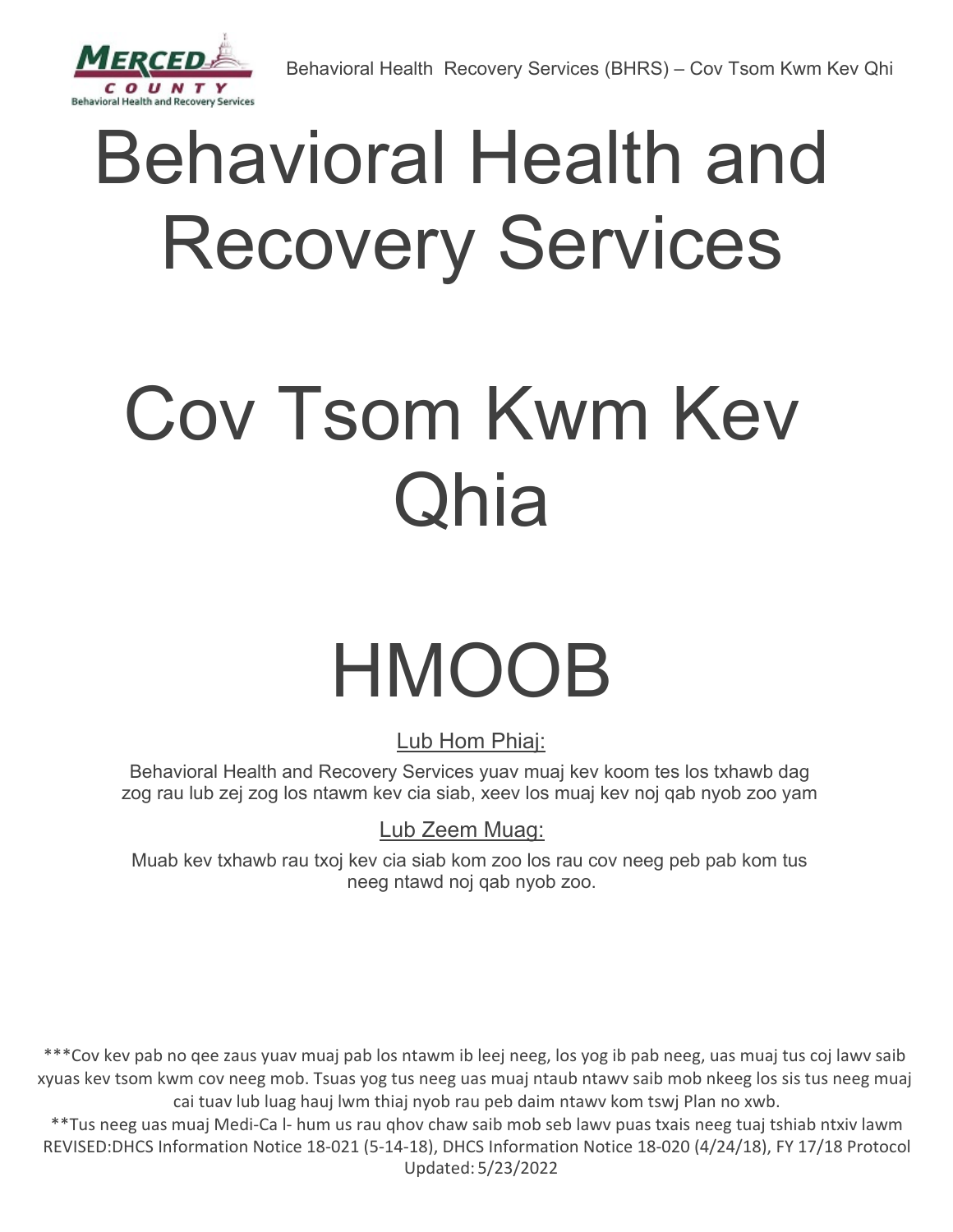

# **Cov Ntsiab Lus Qhia**

| <b>Adult Residential Facility:</b>                                                       |    |
|------------------------------------------------------------------------------------------|----|
|                                                                                          |    |
| <b>Psychiatric Inpatient Health Facility:</b>                                            |    |
|                                                                                          |    |
| <b>Crisis Psychiatric Services:</b>                                                      |    |
|                                                                                          |    |
|                                                                                          |    |
| Community Access to Recovery Services- Mobile Crisis Response Team (MCRT)                |    |
|                                                                                          |    |
| <b>Crisis Services - Inpatient:</b>                                                      |    |
|                                                                                          |    |
| <b>Specialty Mental Health Services:</b>                                                 |    |
| Merced County Behavioral Health and Recovery Services- Merced Adult Clinic 07            |    |
| Merced County Behavioral Health and Recovery Services- Children System of Care (CSOC) 08 |    |
|                                                                                          |    |
|                                                                                          |    |
| Merced County Behavioral Health and Recovery Services - Adult Behavioral Health Court09  |    |
|                                                                                          |    |
| Merced County Behavioral Health and Recovery Services - Pre-Trial Services 10            |    |
| Merced County Behavioral Health and Recovery Services - Restart Outpatient Program 11    |    |
| Merced County Behavioral Health and Recovery Services - Pawg Pab Daws Teeb Meej          |    |
| Hauv Zej                                                                                 | 12 |
| Merced County Behavioral Health and Recovery Services - Merced County Behavioral Health  |    |
| and Recovery Services Txheej Txheem Pab Cov Neeg Hluas Txhaum Cai                        | 13 |
| Merced County Behavioral Health and Recovery Services - Tsoo Phab Ntsa 14                |    |
|                                                                                          |    |
|                                                                                          |    |
|                                                                                          |    |
| <b>Intensive Case Management:</b>                                                        |    |
|                                                                                          |    |

\*\*\*Cov kev pab no qee zaus yuav muaj pab los ntawm ib leej neeg, los yog ib pab neeg, uas muaj tus coj lawv saib xyuas kev tsom kwm cov neeg mob. Tsuas yog tus neeg uas muaj ntaub ntawv saib mob nkeeg los sis tus neeg muaj cai tuav lub luag hauj lwm thiaj nyob rau peb daim ntawv kom tswj Plan no xwb.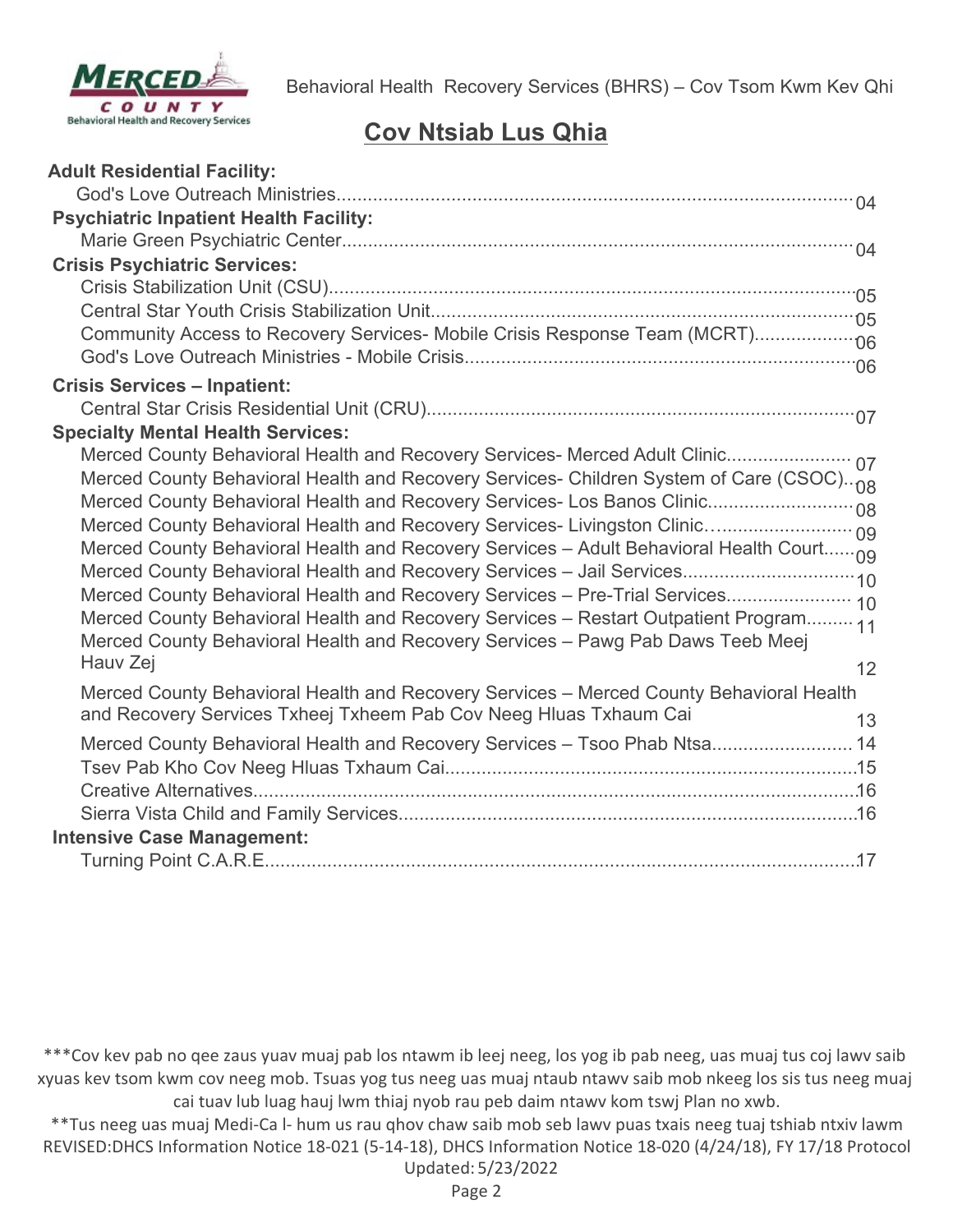

# **Cov Ntsiab Lus Qhia**

\*\*\*Cov kev pab no qee zaus yuav muaj pab los ntawm ib leej neeg, los yog ib pab neeg, uas muaj tus coj lawv saib xyuas kev tsom kwm cov neeg mob. Tsuas yog tus neeg uas muaj ntaub ntawv saib mob nkeeg los sis tus neeg muaj cai tuav lub luag hauj lwm thiaj nyob rau peb daim ntawv kom tswj Plan no xwb.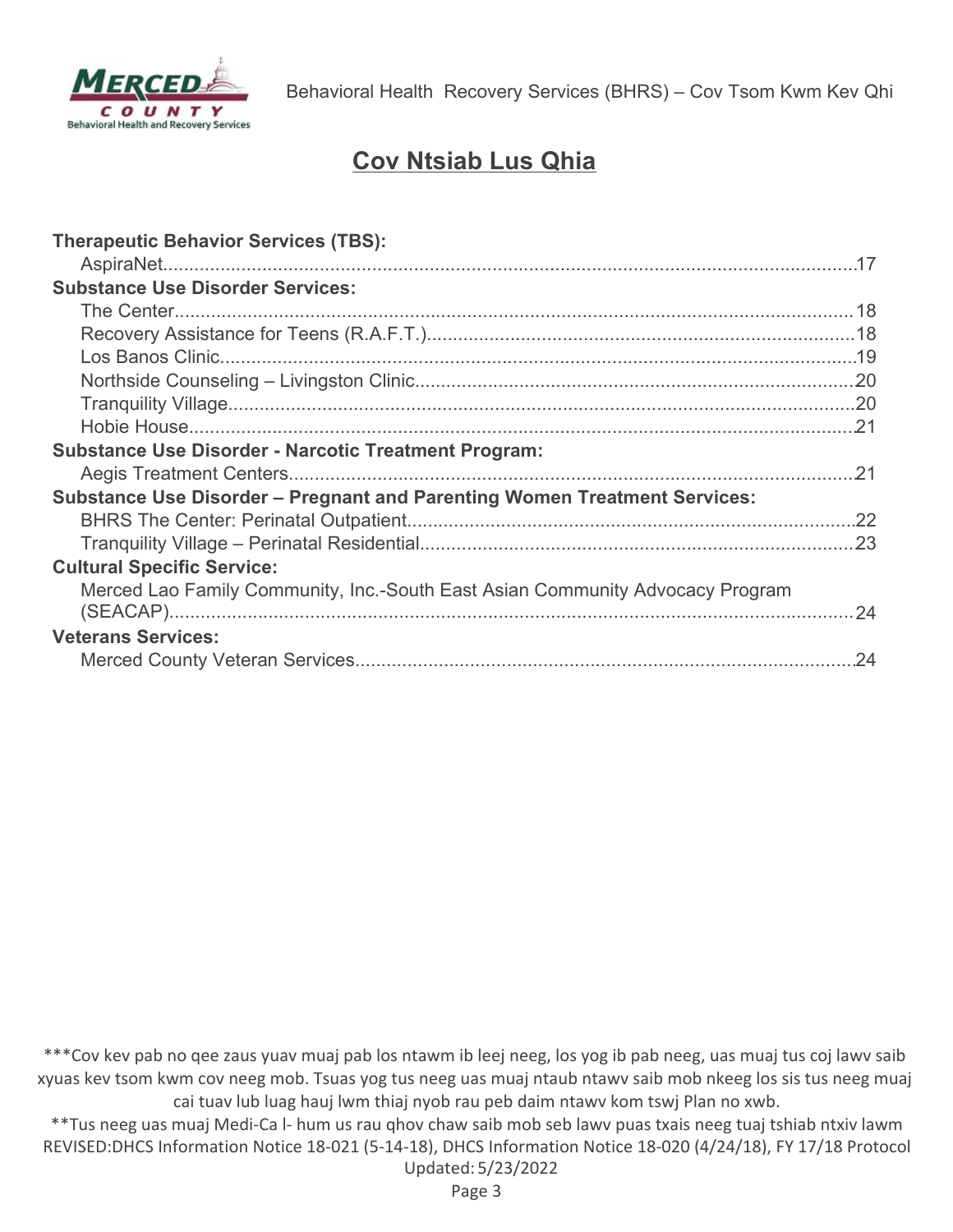

#### **Tsev nyob ib ntus rau neeg laus God's Love Outreach Ministries 1020 West Main Street** (209) 336-8206

**Sijhawm Qhib:** 24/7

**Kev Ntsuam Tshwj Xeeb thiab Kab Lig Kev Cai:**

Txoj kev pab los ntawm koos haus GLOM Crisis Mobile Team

Hom Lus Muaj Pab: Lus Askiv, lus Mev, lus Hmoob, thiab lwm yam lus nrog rau ASL, muaj tos pab koj yog koj xav tau.

**Kev Cai Nkag:** Txais tos thiab muaj kev pab rau 18 xyoos rov sauv

**Puas yuav Medi-Cal:** Txais

**Kev kawm tiav rau sab Cultural Competency:** Tiav

**Accepting New Beneficiaries:** Tiav

**Puas Muaj kev dav rau cov neeg tsis taus:** Muaj

**Website** www.GLOM-ARF.org

**NPI:** 1477150787 **License Number:**

# **Psychiatric Inpatient Facility**

# **Marie Green Psychiatric Center (MGPC)**

# **300 East 15th Street Suite B, Merced, CA 95341**

(209) 381-6879 or (866) 293-1818 TDD/TTY

**Sijhawm Qhib:** 24/7

# **Kev Ntsuam Tshwj Xeeb thiab Kab Lig Kev Cai:**

Psychiatric Health Facility for Adults (Pab Cov: 18 xyoo rov sauv)

Hom Lus Muaj Pab: Lus Askiv, lus Mev, lus Hmoob, thiab lwm yam lus nrog rau ASL, muaj tos pab koj yog koj xav tau.

**Kev Cai Nkag:** Kev yuav nkag tau rau peb pab koj yauv tau mauj kev ntsuam koj los ntawm Crisis Assessment thiab muaj kev tso cai los ntawm tus kws tshuaj lossis tus Psychiatrist.

**Puas yuav Medi-Cal:** Yuav

**Kev kawm tiav rau sab Cultural Competency:** Yuav

**Accepting New Beneficiaries:** N/A

**Puas Muaj kev dav rau cov neeg tsis taus:** Yuav

**Website** https://www.co.merced.ca.us/483/Marie-Green-Center

**NPI:** 1013030808 **License Number:** 10 016 008

\*\*\*Cov kev pab no qee zaus yuav muaj pab los ntawm ib leej neeg, los yog ib pab neeg, uas muaj tus coj lawv saib xyuas kev tsom kwm cov neeg mob. Tsuas yog tus neeg uas muaj ntaub ntawv saib mob nkeeg los sis tus neeg muaj cai tuav lub luag hauj lwm thiaj nyob rau peb daim ntawv kom tswj Plan no xwb.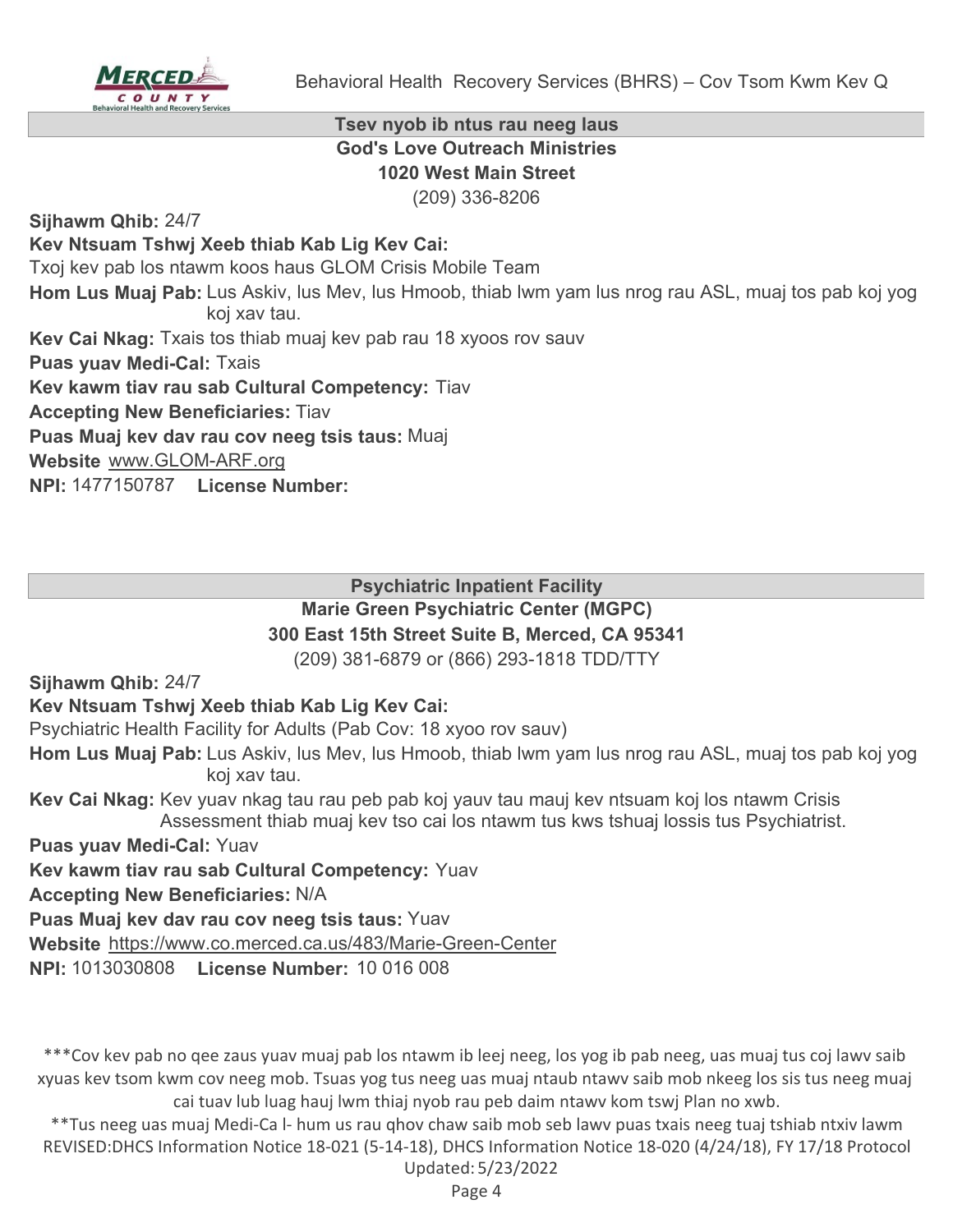

#### **Crisis Services - Outpatient Adult Crisis Stabilization Unit (CSU) 300 East 13th Street, Suite A, Merced, CA 95341**

(209) 381-6819 or (888) 334-0163

**Sijhawm Qhib:** 24/7

# **Kev Ntsuam Tshwj Xeeb thiab Kab Lig Kev Cai:**

Soj ntsuam kev phom sij los yog Crisis risk, crisis stabilization services thiab immediate psychiatric care (Pab rau: cov muaj hnoob nyoog 18 xyoo rau sauv)

Hom Lus Muaj Pab: Lus Askiv, lus Mev, lus Hmoob, thiab lwm yam lus nrog rau ASL, muaj tos pab koj yog koj xav tau.

**Kev Cai Nkag:** Kev yuav nkag tau rau peb pab koj yauv tau mauj kev ntsuam koj los ntawm Crisis Assessment thiab muaj kev tso cai los ntawm tus kws tshuaj lossis tus Psychiatrist.

**Puas yuav Medi-Cal:** Txais

**Kev kawm tiav rau sab Cultural Competency:** Tiav

**Accepting New Beneficiaries:** N/A

**Puas Muaj kev dav rau cov neeg tsis taus:** Muaj

**Website** https://www.co.merced.ca.us/482/Crisis-Intervention

**NPI:** 1104471937 **License Number:** N/A

**Crisis Services - Outpatient**

#### **Central Star Chav Tswj Cov Hluas Kev Puas Ntsoog 300 East 15th Street Suite C, Merced, CA 95341**

209-386-1092

**Sijhawm Qhib:** 24/7

#### **Kev Ntsuam Tshwj Xeeb thiab Kab Lig Kev Cai:**

Pabcuam kho kom rov qab zoo, kev noj qab haus huv thiab kev nyab xeeb, txhawb nqa tsev neeg thiab kev kawm ntawv, kev pabcuam hauv zej zog thiab kev pabcuam txuas ntxiv mus

Hom Lus Muaj Pab: Lus Askiv, Lus Mev, thiab Lus Hmoob, muaj lus ntxiv nrog ASL, kev pab muaj txhij txhua thaum thov txog.

**Kev Cai Nkag:** Pab rau cov menyuam thiab cov hluas hnub nyoog 5 txog 17

**Puas yuav Medi-Cal:** Txais

**Kev kawm tiav rau sab Cultural Competency:** Tiav

**Accepting New Beneficiaries:** N/A

**Puas Muaj kev dav rau cov neeg tsis taus:** Muaj

**Website** https://www.starsinc.com/merced-county/merced-csu/

**NPI:** 1487277570 **License Number:** N/A

\*\*\*Cov kev pab no qee zaus yuav muaj pab los ntawm ib leej neeg, los yog ib pab neeg, uas muaj tus coj lawv saib xyuas kev tsom kwm cov neeg mob. Tsuas yog tus neeg uas muaj ntaub ntawv saib mob nkeeg los sis tus neeg muaj cai tuav lub luag hauj lwm thiaj nyob rau peb daim ntawv kom tswj Plan no xwb.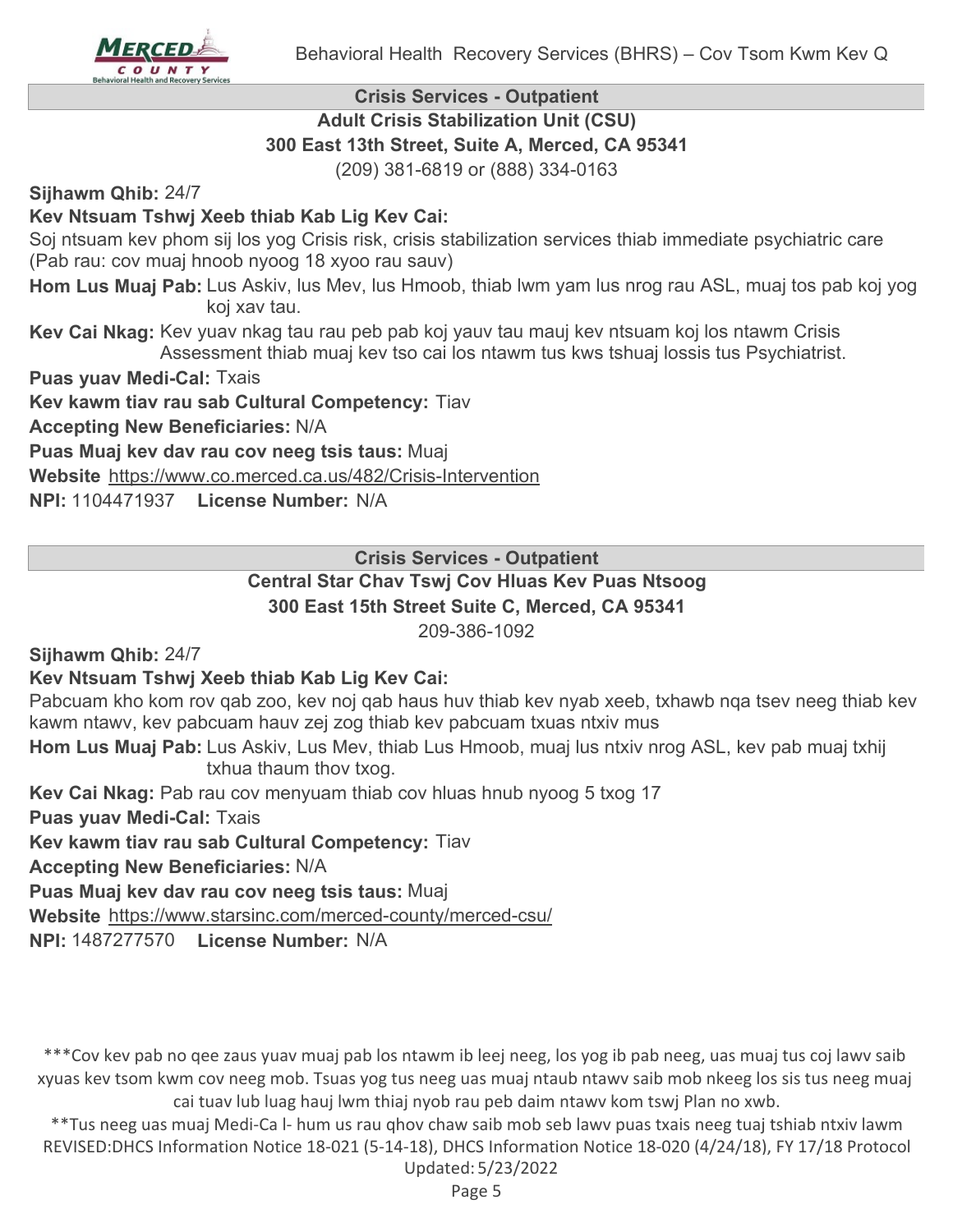

**Crisis Services - Outpatient**

**Community Access to Recovery Services- Mobile Crisis Response Team (MCRT) 300 East 13th Street, Suite A, Merced, CA 95341**

(209) 381-6800 or (888) 334-0163

**Sijhawm Qhib:** Mon-Sat: 7AM – 7PM & Sun: 8AM – 5PM

# **Kev Ntsuam Tshwj Xeeb thiab Kab Lig Kev Cai:**

Soj ntsuam kev phom sij los yog Crisis risk, muaj kev koom tes nrog rau cov tub ceev xwm hu ua Partnership with local Law Enforcement (Pab rau: Me nyuam yaus, tub ntxhais hluas, TAY, thiab rau cov laus)

Hom Lus Muaj Pab: Lus Askiv, lus Mev, lus Hmoob, thiab lwm yam lus nrog rau ASL, muaj tos pab koj yog koj xav tau.

**Kev Cai Nkag:** N/A

**Puas yuav Medi-Cal:** Txais

**Kev kawm tiav rau sab Cultural Competency:** Tiav

**Accepting New Beneficiaries:** Tiav

**Puas Muaj kev dav rau cov neeg tsis taus:** Muaj

**Website** https://www.co.merced.ca.us/2218/Programs-for-CARS

**NPI:** 1487277570 **License Number:** N/A

#### **Specialty Mental Health Services God's Love Outreach Ministries 1020 West Main Street**

(209) 336-8206

**Sijhawm Qhib:** 24/7

#### **Kev Ntsuam Tshwj Xeeb thiab Kab Lig Kev Cai:**

Txoj kev pab los ntawm koos haus GLOM Crisis Mobile Team

Hom Lus Muaj Pab: Lus Askiv, lus Mev, lus Hmoob, thiab lwm yam lus nrog rau ASL, muaj tos pab koj yog koj xav tau.

**Kev Cai Nkag:** Txais tos thiab muaj kev pab rau 18 xyoos rov sauv

**Puas yuav Medi-Cal:** Txais

**Kev kawm tiav rau sab Cultural Competency:** Tiav

**Accepting New Beneficiaries:** Tiav

**Puas Muaj kev dav rau cov neeg tsis taus:** Muaj

**Website** www.GLOM-ARF.org

**NPI:** 1477150787 **License Number:**

\*\*\*Cov kev pab no qee zaus yuav muaj pab los ntawm ib leej neeg, los yog ib pab neeg, uas muaj tus coj lawv saib xyuas kev tsom kwm cov neeg mob. Tsuas yog tus neeg uas muaj ntaub ntawv saib mob nkeeg los sis tus neeg muaj cai tuav lub luag hauj lwm thiaj nyob rau peb daim ntawv kom tswj Plan no xwb.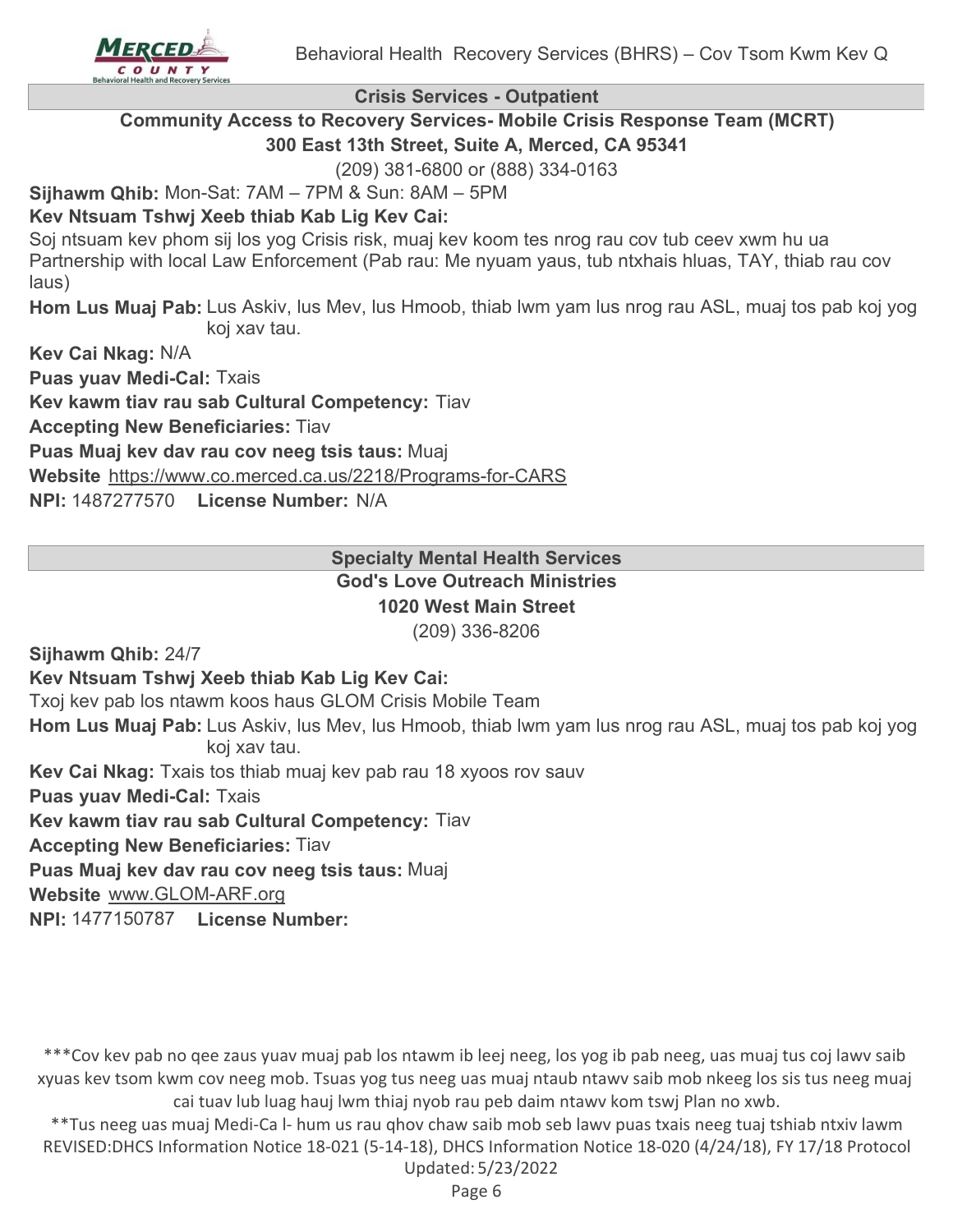

# **Crisis Services - Inpatient Central Star Crisis Residential Unit (CRU) 301 E 13th Street, Suite D, Merced, CA 95341**

(209) 386-1096

**Sijhawm Qhib:** 24/7

# **Kev Ntsuam Tshwj Xeeb thiab Kab Lig Kev Cai:**

Xwm ntxheej tshwm sim, zwm nyob rau hauv plawv thiab kev muab los luj, hais ua ntej kev npaj txoj hauj lwm los yog cob qhia txog hauj lwm, luj kev noj ntshuaj thiab txhawb dej num

Hom Lus Muaj Pab: Lus Askiv, lus Mev, lus Hmoob, thiab lwm yam lus nrog rau ASL, muaj tos pab koj yog koj xav tau.

**Kev Cai Nkag:** Cov muaj hnoob nyoog 18-59 thiab tsis muaj npe phem ntawm nom tswv thiab cov uas tsis muaj npe phem tau quab yuam pojniam

**Puas yuav Medi-Cal:** Txais

**Kev kawm tiav rau sab Cultural Competency:** Tiav

**Accepting New Beneficiaries:** \*\*

**Puas Muaj kev dav rau cov neeg tsis taus:** Muaj

**Website** https://www.starsinc.com/merced-county/merced-cru/

**NPI:** 1629574777 **License Number:** N/A

**Specialty Mental Health Services**

# **Merced County Behavioral Health and Recovery Services- Merced Adult Clinic**

# **301 East 13th Street, Merced, CA 95341**

(209) 381-6800 or (888) 334-0163

**Sijhawm Qhib:** Mon-Fri: 8AM-5PM

#### **Kev Ntsuam Tshwj Xeeb thiab Kab Lig Kev Cai:**

Kev ntsuam xyuav, muab neeg nrog koj tham, saib xyuas thiab tuav koj cov ntaub ntawv, kev tawm tswvyim, thiab kev muab tshuaj

Hom Lus Muaj Pab: Lus Askiv, lus Mev, lus Hmoob, thiab lwm yam lus nrog rau ASL, muaj tos pab koj yog koj xav tau

**Kev Cai Nkag:** Pab rau: TAY (16-25 y/o), neeg laus, thiab cov laus

**Puas yuav Medi-Cal:** Txais

**Kev kawm tiav rau sab Cultural Competency:** Tiav

**Accepting New Beneficiaries:** \*\*

**Puas Muaj kev dav rau cov neeg tsis taus:** Muaj

**Website** https://www.co.merced.ca.us/78/Behavioral-Health-and-Recovery-Services

**NPI:** 1780705376 **License Number:** N/A

\*\*\*Cov kev pab no qee zaus yuav muaj pab los ntawm ib leej neeg, los yog ib pab neeg, uas muaj tus coj lawv saib xyuas kev tsom kwm cov neeg mob. Tsuas yog tus neeg uas muaj ntaub ntawv saib mob nkeeg los sis tus neeg muaj cai tuav lub luag hauj lwm thiaj nyob rau peb daim ntawv kom tswj Plan no xwb.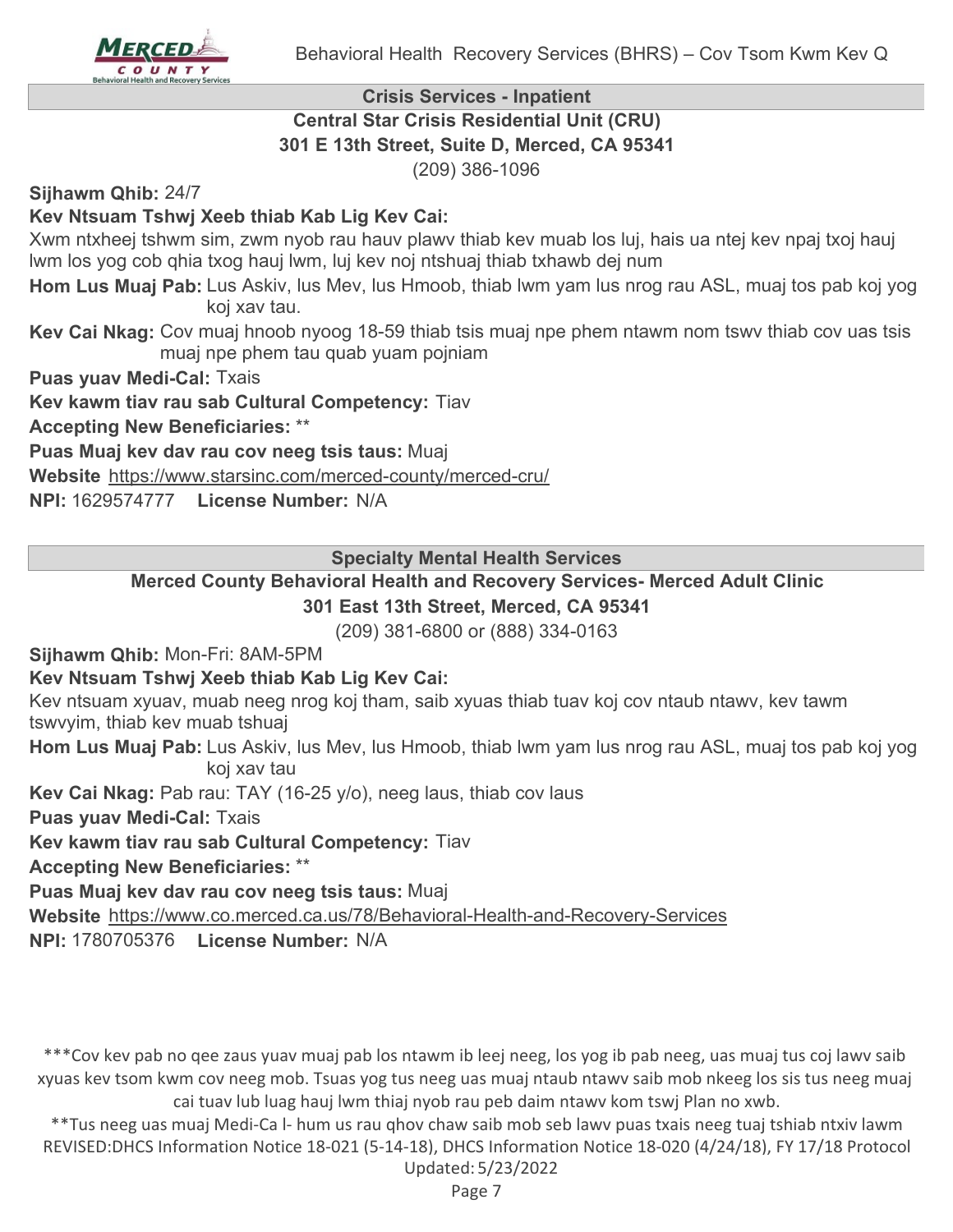



#### **Specialty Mental Health Services**

**Merced County Behavioral Health and Recovery Services- Children System of Care (C.S.O.C) 480 East 13th Street, Merced, CA 95341 &**

# **1275 B Street, Merced, CA 95341**

(209) 381-6800 or (888) 334-0163

**Sijhawm Qhib:** Mon-Fri: 8AM-5PM

**Kev Ntsuam Tshwj Xeeb thiab Kab Lig Kev Cai:**

Kev ntsuam xyuav, muab neeg nrog koj tham, saib xyuas thiab tuav koj cov ntaub ntawv, kev tawm tswvyim, thiab kev muab tshuaj, kev hais plaub ntug rau kev coj cwj pwm tsis zoo, kev muaj mob ob yam, thiab Parent Child Interactive Therapy thiab Play Therapy

Hom Lus Muaj Pab: Lus Askiv, lus Mev, lus Hmoob, thiab lwm yam lus nrog rau ASL, muaj tos pab koj yog koj xav tau

**Kev Cai Nkag:** Pab rau: 0-5 xyoos, men yuam yaus, thiab cov tub ntxais hluas 16-25 xyoos

**Puas yuav Medi-Cal:** Txais

**Kev kawm tiav rau sab Cultural Competency:** Tiav

**Accepting New Beneficiaries:** \*\*

**Puas Muaj kev dav rau cov neeg tsis taus:** Muaj

**Website** https://www.co.merced.ca.us/477/Childrens-System-of-Care

**NPI:** 1184139768 **License Number:** N/A

**Specialty Mental Health Services**

#### **Merced County Behavioral Health and Recovery Services- Los Banos Clinic 40 West G Street, Suites A-E, Los Banos, CA 93635**

(209) 710-6100 or (888) 334-0163

**Sijhawm Qhib:** Mon-Fri: 8AM-5PM

**Kev Ntsuam Tshwj Xeeb thiab Kab Lig Kev Cai:**

Kev ntsuam xyuav, muab neeg nrog koj tham, saib xyuas thiab tuav koj cov ntaub ntawv, kev tawm tswvyim, thiab kev muab tshuaj

Hom Lus Muaj Pab: Lus Askiv, lus Mev, lus Hmoob, thiab lwm yam lus nrog rau ASL, muaj tos pab koj yog koj xav tau

**Kev Cai Nkag:** Pab rau: tub ntxhais hluas, TAY (16-25 xyoos), cov laus, thiab rau neeg laus

**Puas yuav Medi-Cal:** Txais

**Kev kawm tiav rau sab Cultural Competency:** Tiav

**Accepting New Beneficiaries:** \*\*

**Puas Muaj kev dav rau cov neeg tsis taus:** Muaj

**Website** https://www.co.merced.ca.us/78/Behavioral-Health-and-Recovery-Services

**NPI:** 1417078791 **License Number:** N/A

\*\*\*Cov kev pab no qee zaus yuav muaj pab los ntawm ib leej neeg, los yog ib pab neeg, uas muaj tus coj lawv saib xyuas kev tsom kwm cov neeg mob. Tsuas yog tus neeg uas muaj ntaub ntawv saib mob nkeeg los sis tus neeg muaj cai tuav lub luag hauj lwm thiaj nyob rau peb daim ntawv kom tswj Plan no xwb.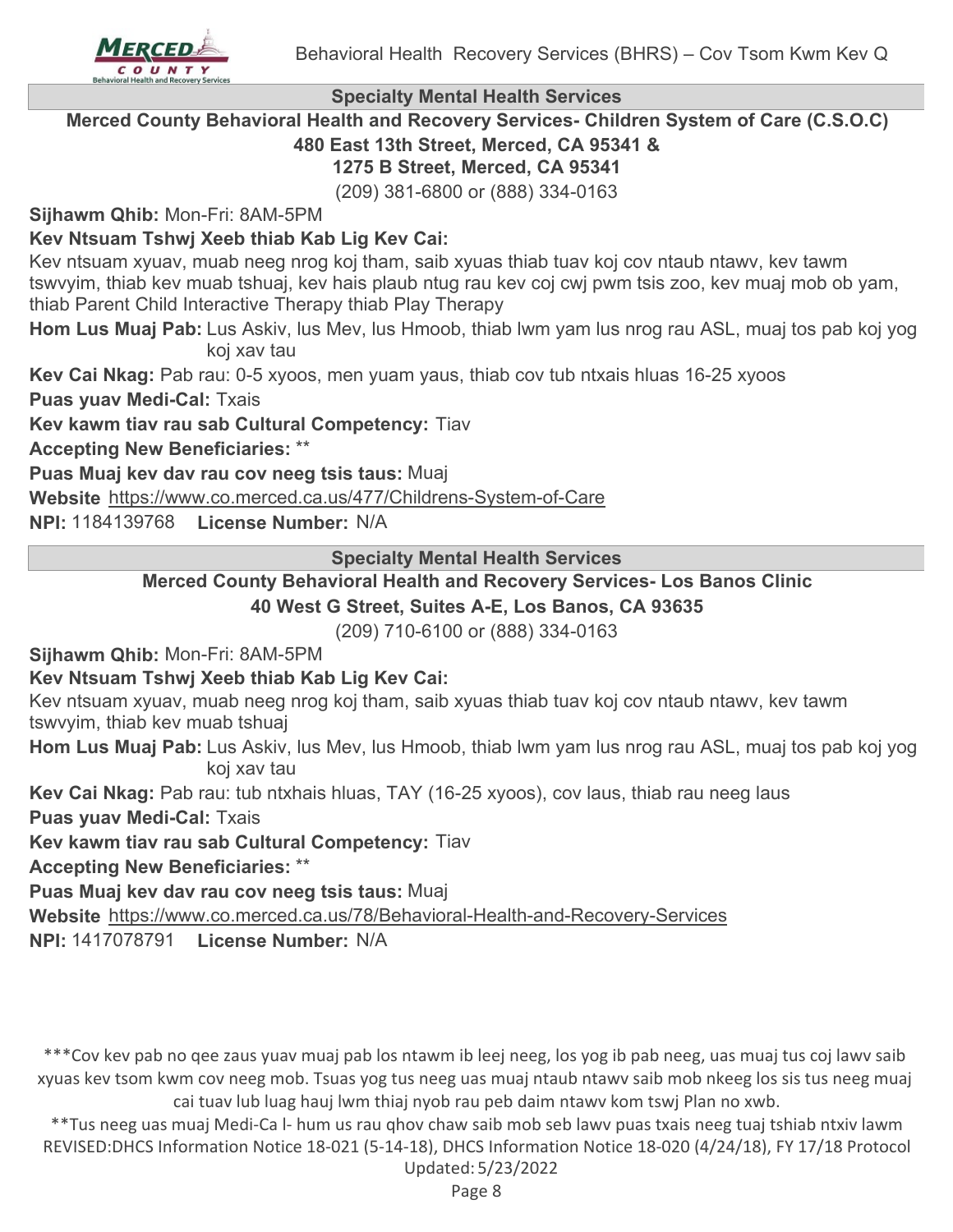

#### **Specialty Mental Health Services**

**Merced County Behavioral Health and Recovery Services - Livingston Clinic 1471 B Street, Suites L-O, Livingston, CA 95334**

(209) 394-4032 or (888) 334-0163

**Sijhawm Qhib:** Tues/Weds/Thurs: 8AM-5PM

#### **Kev Ntsuam Tshwj Xeeb thiab Kab Lig Kev Cai:**

Kev ntsuam xyuav, muab neeg nrog koj tham, saib xyuas thiab tuav koj cov ntaub ntawv, kev tawm tswvyim, thiab kev muab tshuaj

Hom Lus Muaj Pab: Lus Askiv, lus Mev, lus Hmoob, thiab lwm yam lus nrog rau ASL, muaj tos pab koj yog koj xav tau.

**Kev Cai Nkag:** Pab rau: tub ntxhais hluas, TAY (16-25 xyoos), neeg laus, thiab rau cov laus

**Puas yuav Medi-Cal:** Txais

**Kev kawm tiav rau sab Cultural Competency:** Tiav

**Accepting New Beneficiaries:** \*\*

**Puas Muaj kev dav rau cov neeg tsis taus:** Muaj

**Website** https://www.co.merced.ca.us/78/Behavioral-Health-and-Recovery-Services

**NPI:** 1518088970 **License Number:** N/A

**Kev Pab Cuam Tshwj Xeeb Ntawm Kev Noj Qab Haus Huv**

**Merced County Behavioral Health and Recovery Services – Kev Pab Kev Noj Qab Haus Huv rau cov Neeg Laug**

#### **777 W. 22nd Street, Merced, CA 95340**

209 385-7520

**Sijhawm Qhib:** Mon-Fri 8AM-5PM

#### **Kev Ntsuam Tshwj Xeeb thiab Kab Lig Kev Cai:**

Kev pab ntawm tsev hais plaub thiab kev tso tawm ntawm tsev loj cuj nrog kev soj ntsuam ntawm nom tswv nrog kev pab los ntawm kev pab cuam saib xyuas kev noj qab haus huv thiab lwm yam kev pab cuam.

Hom Lus Muaj Pab: Askiv, Mev, thiab Hmoob. Muaj kev txhais lus rau cov neeg uas tsis hais lus piav tes yog yus xav tau.

**Kev Cai Nkag:** Pab cov neeg kws muaj 18 xyoo rov sauv uas muaj hauj lwm nrog tsev hais plaub lossis lwm yam hais plaub.

**Puas yuav Medi-Cal:** Txais tau

**Kev kawm tiav rau sab Cultural Competency:** Kawm tas

**Accepting New Beneficiaries:** Txais cov neeg kws xa tuaj los ntawm tsev hais plaub.

**Puas Muaj kev dav rau cov neeg tsis taus:** Pab tau

**Website** https://www.co.merced.ca.us/78/Behavioral-Health-Recovery-Services

**NPI:** 1780705376 **License Number:** N/A

\*\*\*Cov kev pab no qee zaus yuav muaj pab los ntawm ib leej neeg, los yog ib pab neeg, uas muaj tus coj lawv saib xyuas kev tsom kwm cov neeg mob. Tsuas yog tus neeg uas muaj ntaub ntawv saib mob nkeeg los sis tus neeg muaj cai tuav lub luag hauj lwm thiaj nyob rau peb daim ntawv kom tswj Plan no xwb.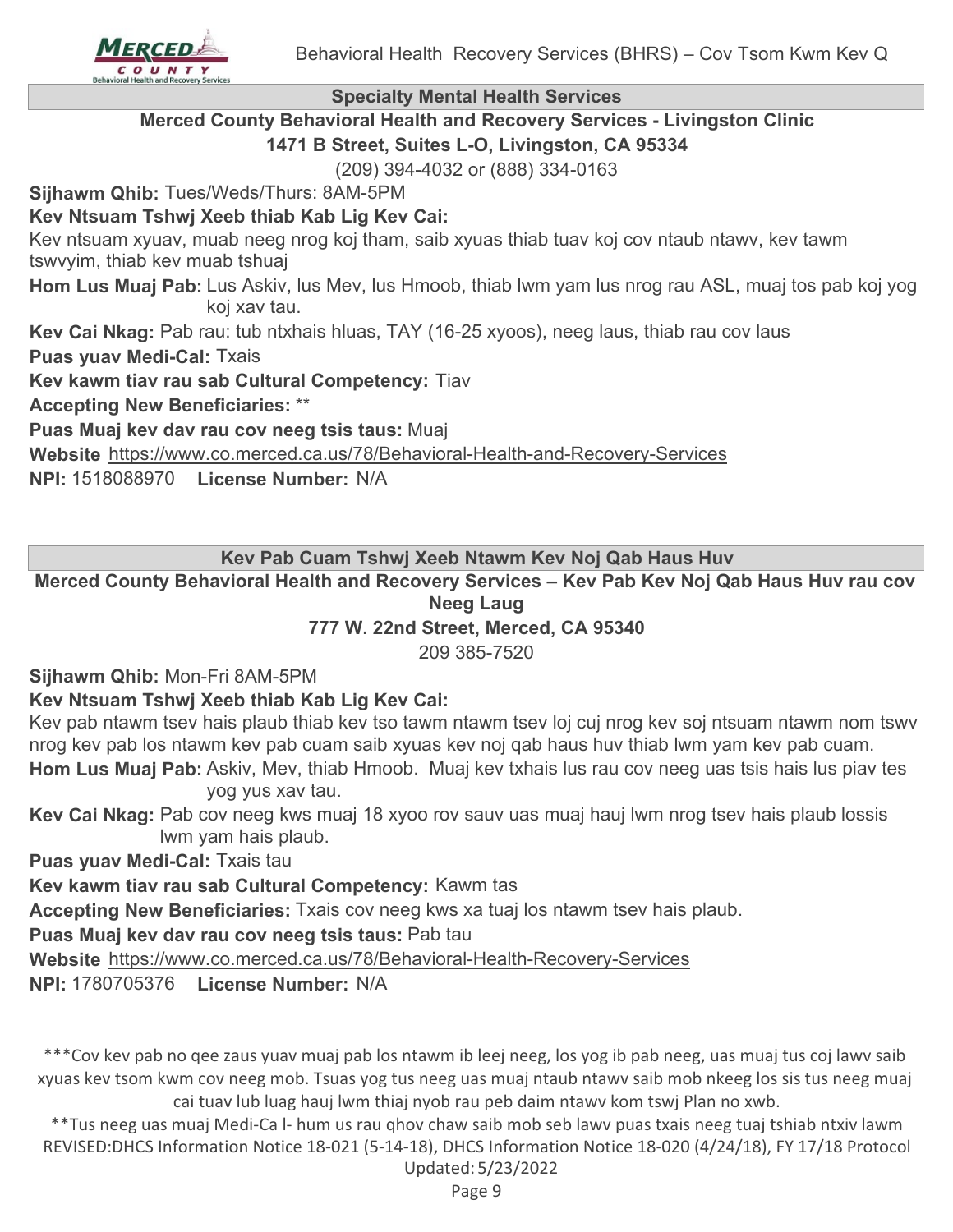

# **Kev Pab Cuam Tshwj Xeeb Ntawm Kev Noj Qab Haus Huv Merced County Behavioral Health and Recovery Services – Kev Pab**

**700 W. 22nd Street, Merced, CA 95340**

209 385-7445

**Sijhawm Qhib:** Mon-Fri 8AM-5PM

# **Kev Ntsuam Tshwj Xeeb thiab Kab Lig Kev Cai:**

Pab cov neeg laug kws raug kaws los txais kev pab lub sij hawm thaum raug kaws thiab thaum tso tawm. Lwm hom kev pab muaj li kev paub los sawv thaum ntsuam xyuas rooj hais plaub, kev ntsuam xyuas siv yeeb tshuaj dej cawv, kev pab daws teeb meem, thiab kev sib txuas lus nrog kev pab nrhiav tsev nyob thiab lwm hom peev txheej hauv zos.

Hom Lus Muaj Pab: Askiv, Mev, thiab Hmoob. Muaj kev txhais lus rau cov neeg uas tsis hais lus piav tes yog yus xav tau.

**Kev Cai Nkag:** Pab cov neeg raug kaws kws muaj 18 xyoo rov sauv.

**Puas yuav Medi-Cal:** Tsis txais

**Kev kawm tiav rau sab Cultural Competency:** Kawm tas

**Accepting New Beneficiaries:** Txais cov neeg raug kaws kws muaj 18 xyoo rov sauv.

**Puas Muaj kev dav rau cov neeg tsis taus:** Pab tau

**Website** https://www.co.merced.ca.us/78/Behavioral-Health-Recovery-Services

**NPI:** 1184139768 **License Number:** N/A

**Kev Pab Cuam Tshwj Xeeb Ntawm Kev Noj Qab Haus Huv**

**Merced County Behavioral Health and Recovery Services – Kev pab cuam ua ntej hais rooj plaub 700 W. 22nd Street, Merced, CA 95340**

209 726-2757

**Sijhawm Qhib:** Mon-Fri 8AM-5PM

#### **Kev Ntsuam Tshwj Xeeb thiab Kab Lig Kev Cai:**

Kev koom tes ua ke nrog Merced County Probation thiab Behavioral Health and Recovery Services los pab cov neeg tos txais kev raug txim ntawm kev txhaum cai, uas muaj kev puas hlwb nyuaj siab/lossis lwm hom mob nkeeg. Kev pab cuam yog lwm txoj kev ntawm kev raug kaws.

Hom Lus Muaj Pab: Askiv, Mev, thiab Hmoob. Muaj kev txhais lus rau cov neeg uas tsis hais lus piav tes yog yus xav tau.

**Kev Cai Nkag:** Pab cov neeg laus muaj 18 xyoo rov sauv kws tseem tos lub sij hawm mus hais rooj plaub thiab xa los ntawm tsev hais plaub lossis Probation.

**Puas yuav Medi-Cal:** Txais

**Kev kawm tiav rau sab Cultural Competency:** Kawm tas

**Accepting New Beneficiaries:** Txais cov neeg kws xa tuaj los ntawm tsev hais plaub lossis Probation.

**Puas Muaj kev dav rau cov neeg tsis taus:** Pab tau

**Website** https://www.co.merced.ca.us/78/Behavioral-Health-Recovery-Services

**NPI:** 1184139768 **License Number:** N/A

\*\*\*Cov kev pab no qee zaus yuav muaj pab los ntawm ib leej neeg, los yog ib pab neeg, uas muaj tus coj lawv saib xyuas kev tsom kwm cov neeg mob. Tsuas yog tus neeg uas muaj ntaub ntawv saib mob nkeeg los sis tus neeg muaj cai tuav lub luag hauj lwm thiaj nyob rau peb daim ntawv kom tswj Plan no xwb.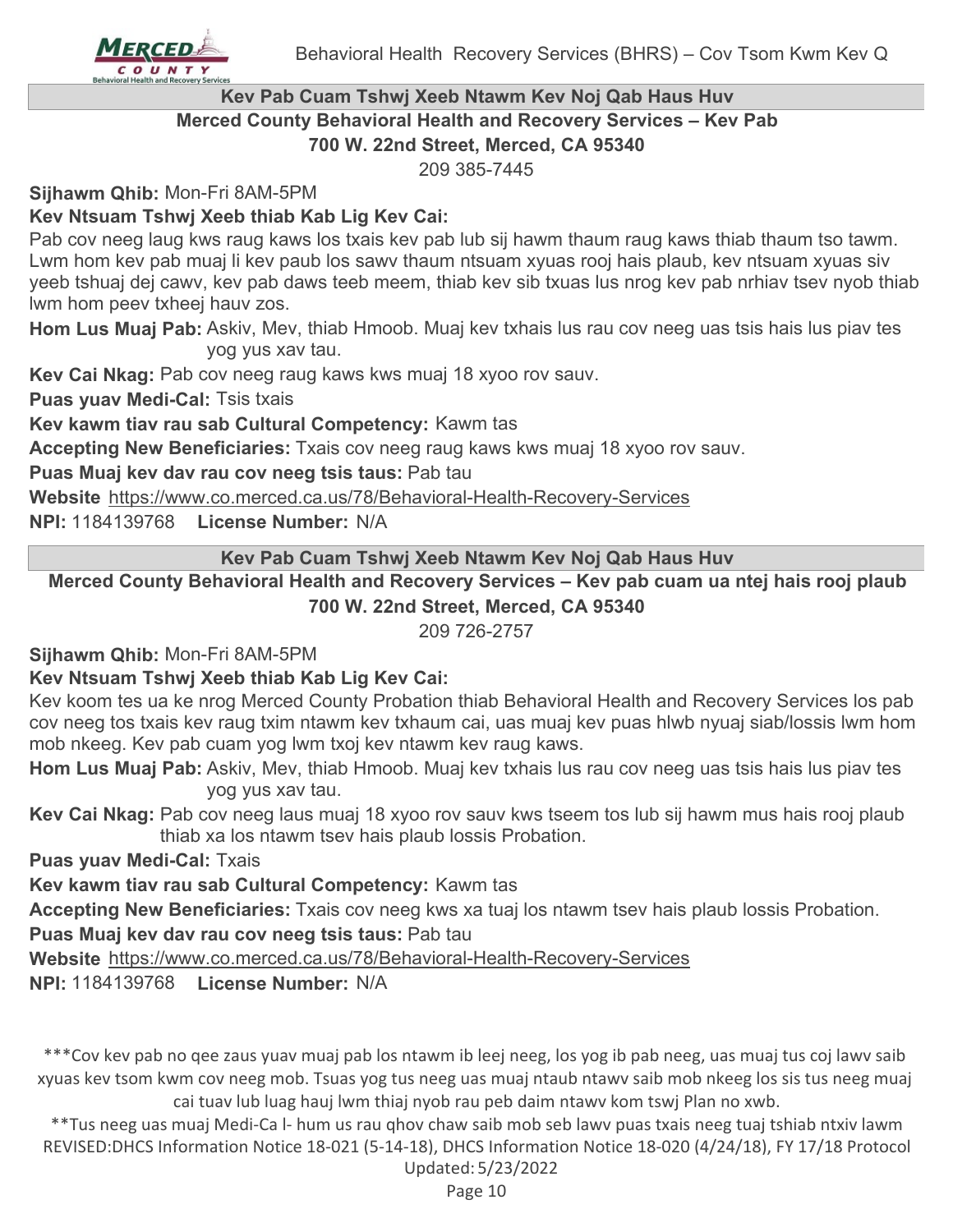

#### **Kev Pab Cuam Tshwj Xeeb Ntawm Kev Noj Qab Haus Huv**

**Merced County Behavioral Health and Recovery Services – Txheej Txheem Pab Cuam Pib Dua Tshiab**

#### **301 E. 13th Street Merced, CA 95341**

209 381-6800

**Sijhawm Qhib:** Mon-Fri 8AM-5PM

#### **Kev Ntsuam Tshwj Xeeb thiab Kab Lig Kev Cai:**

Kev pab cuam thiab kev pab saib xyuas los pab kom lub sij hawm tus neeg raug kaws hauv tsev loj cuj thiab lub sij hawm pws hauv tsev kho mob tsawg zog, kom sij hawm raug kaws tsawg zog, thiab kom sij hawm daws teeb meem tsawg zog, los ntawm kev pab kws paub txog kab lis kev cai ntawm cov neeg kws muaj teeb meem ntawm kev noj qab haus huv kws muaj teeb meem txhaum cai lossis pheej hmoo txhaum cai.

Hom Lus Muaj Pab: Askiv, Mev, thiab Hmoob. Muaj kev txhais lus rau cov neeg uas tsis hais lus piav tes yog yus xav tau.

**Kev Cai Nkag:** Pab cov neeg laug 18 xyoo rov sauv kws txhaum cai lossis pheej hmoo txhaum cai. **Puas yuav Medi-Cal:** Txais

**Kev kawm tiav rau sab Cultural Competency:** Kawn tas

**Accepting New Beneficiaries:** Txais

**Puas Muaj kev dav rau cov neeg tsis taus:** Pab tau

**Website** https://www.co.merced.ca.us/78/Behavioral-Health-Recovery-Services

**NPI:** 1780705376 **License Number:** N/A

\*\*\*Cov kev pab no qee zaus yuav muaj pab los ntawm ib leej neeg, los yog ib pab neeg, uas muaj tus coj lawv saib xyuas kev tsom kwm cov neeg mob. Tsuas yog tus neeg uas muaj ntaub ntawv saib mob nkeeg los sis tus neeg muaj cai tuav lub luag hauj lwm thiaj nyob rau peb daim ntawv kom tswj Plan no xwb.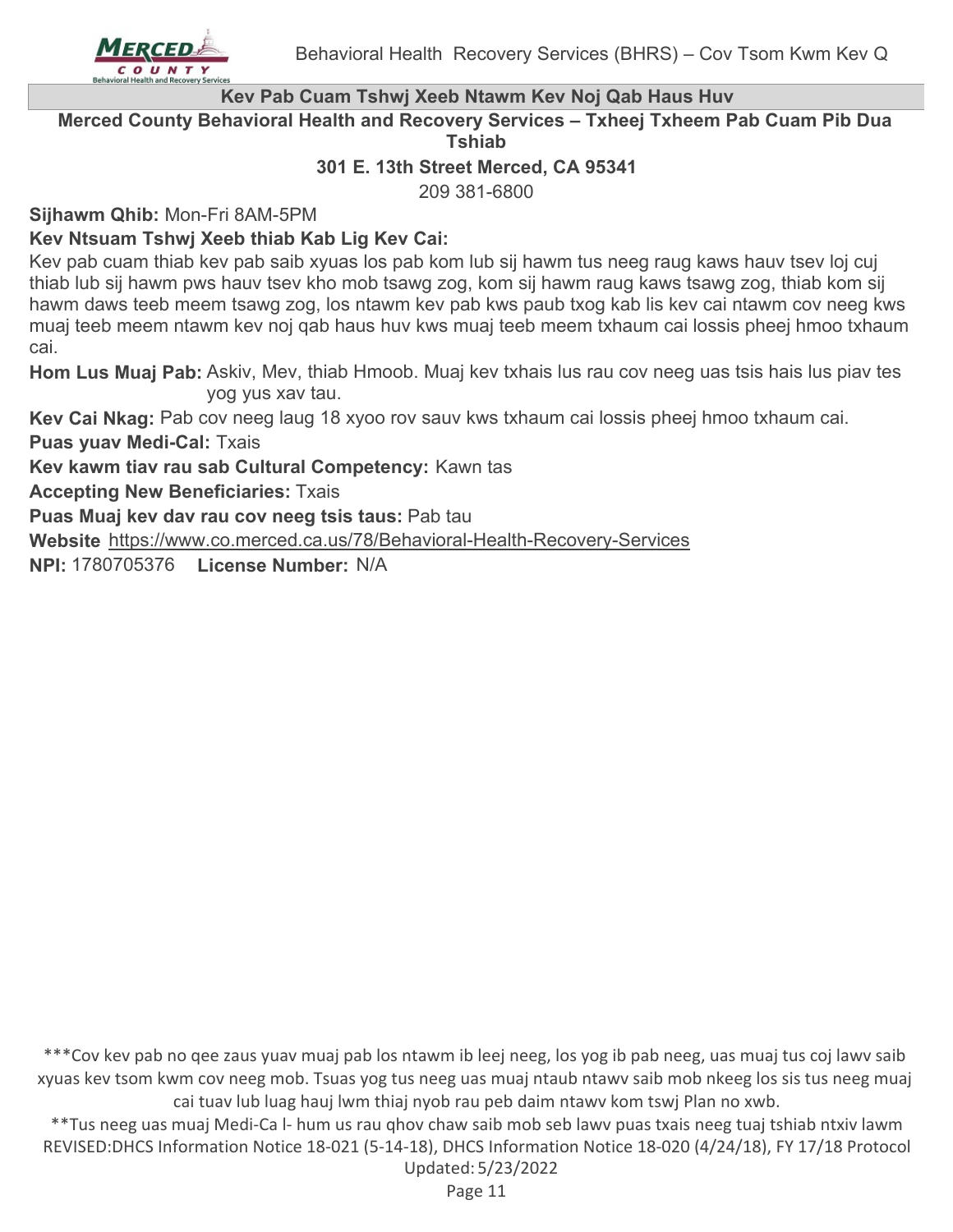

# **Kev Pab Cuam Tshwj Xeeb Ntawm Kev Noj Qab Haus Huv**

**Merced County Behavioral Health and Recovery Services – Pawg Pab Daws Teeb Meej Hauv Zej Zos. 301 East 13th Street, Merced, CA 95341**

209 381-6800

**Sijhawm Qhib:** Monday - Saturday 7am to 7pm.

# **Kev Ntsuam Tshwj Xeeb thiab Kab Lig Kev Cai:**

Pab cov neeg hu xov tooj 911 kws muaj teeb meem txog kev noj qab haus huv lossis muaj kev puas hlwb. CCRT muaj kev pab rau tej yam li kev noj qab haus huv, kev mob nkeeg, kev pab daws kev cov nyom, thiab kev pab xa mus rau lwm lub koom haum. Kev pab ntawm CCRT tej thaum siv sij hawm ntev zog los pab cov neeg kws muaj teeb meem nrog yam ntxwv, cov teeb meem uas hais tawm ncauj lus, nrog kev pab xav mus rau lwm qhov thiab kev pab ntawm cov txheej txheem tsim nyog los pab cov neeg ntawd kom tsis raug xa mus rau lub tsev kho mob rau neeg puas hlwb lossis hu tub ceev xwm los pab.

Hom Lus Muaj Pab: Askiv, Mev, thiab Hmoob. Muaj kev txhais lus rau cov neeg uas tsis hais lus piav tes yog yus xav tau.

**Kev Cai Nkag:** Pab txhua leej tsis hais hnub nyoog.

**Puas yuav Medi-Cal:** N/A

**Kev kawm tiav rau sab Cultural Competency:** Kawm tas

**Accepting New Beneficiaries:** Pab txhua leej tsis hais hnub nyoog.

**Puas Muaj kev dav rau cov neeg tsis taus:** Pab tau

**Website** https://www.co.merced.ca.us/78/Behavioral-Health-Recovery-Services

**NPI:** 1184139768 **License Number:** N/A

\*\*\*Cov kev pab no qee zaus yuav muaj pab los ntawm ib leej neeg, los yog ib pab neeg, uas muaj tus coj lawv saib xyuas kev tsom kwm cov neeg mob. Tsuas yog tus neeg uas muaj ntaub ntawv saib mob nkeeg los sis tus neeg muaj cai tuav lub luag hauj lwm thiaj nyob rau peb daim ntawv kom tswj Plan no xwb.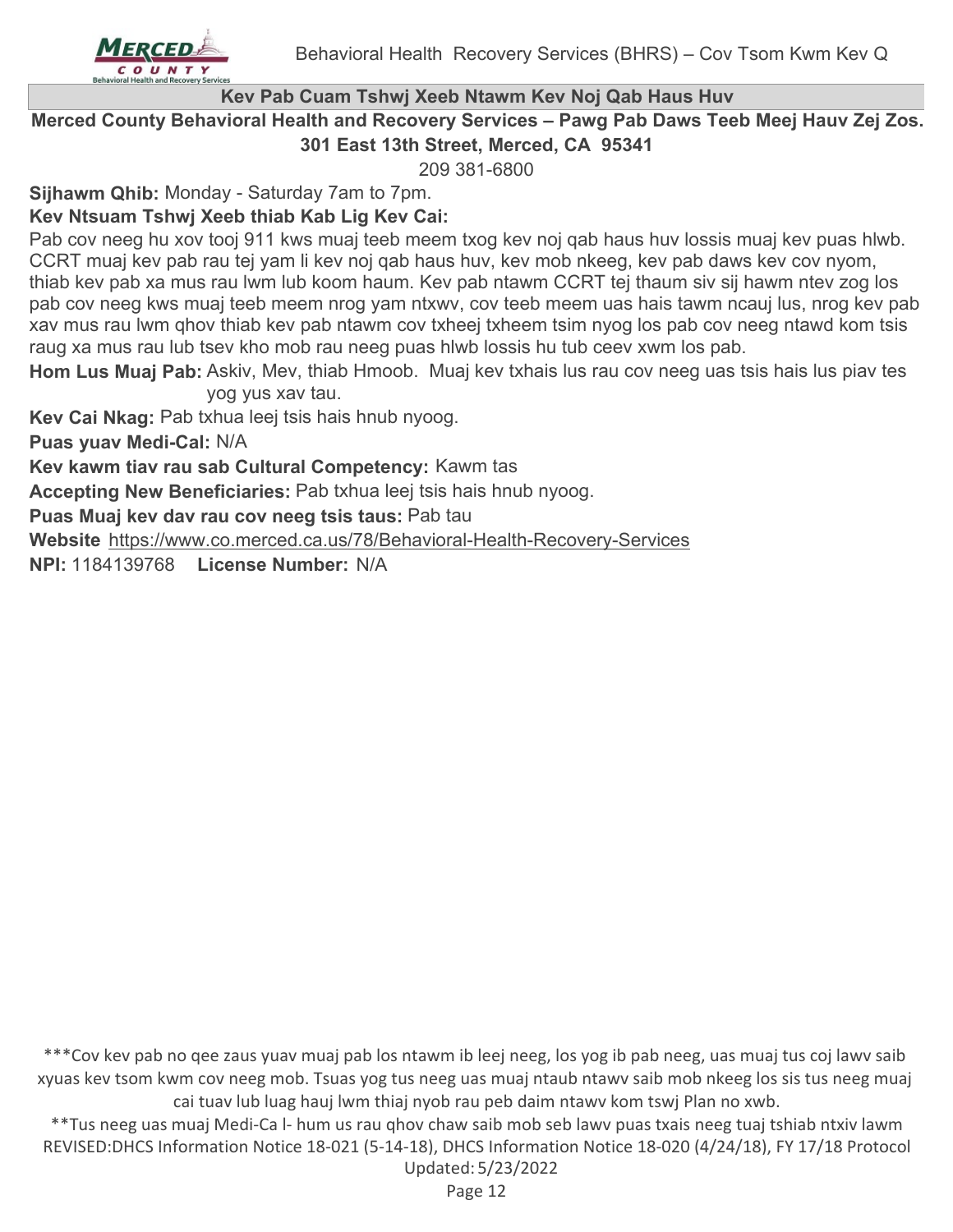

#### **Kev Pab Cuam Tshwj Xeeb Ntawm Kev Noj Qab Haus Huv**

**Merced County Behavioral Health and Recovery Services – Merced County Behavioral Health and Recovery Services Txheej Txheem Pab Cov Neeg Hluas Txhaum Cai (JBHC).**

#### **480 E. 13th Street, Merced, CA 95341**

209 381-6800

**Sijhawm Qhib:** Mon-Friday 8am – 5pm

#### **Kev Ntsuam Tshwj Xeeb thiab Kab Lig Kev Cai:**

Pab cov neeg hluas uas raug kaws hauv tsev loj cuj rau cov neeg hluas uas yuav tsum txais kev pab hnyav, kev pab ntawm kev noj qab haus huv, thiab kev pab saib xyuas kom nyob zoo thiab txhob tsim teeb meem ntxiv kom txhob raug kaws. Kev pab muaj nyob ntawm tus neeg txawj ntsev saib xyuas kev noj qab haus huv thiab tus neeg pab daws teeb meem uas lub hom phiaj yog pab kev kawm ntawv thiab pab kom muaj txuj, pab nrhiav kev pab ntawm peev txheej hauv zej zos, kev pab los ntsib cov neeg txawj daws teeb meem, kev pab ntawm pawg sib tham txog teeb meem, kev pab nrog tus neeg saib xyuas teeb meem thiab kev pab los ntawm cov neeg ua hauj lwm sij tham.

Hom Lus Muaj Pab: Askiv, Mev, thiab Hmoob. Muaj kev txhais lus rau cov neeg uas tsis hais lus piav tes yog yus xav tau.

**Kev Cai Nkag:** Txais cov neeg hluas (13-21 years)

**Puas yuav Medi-Cal:** N/A

**Kev kawm tiav rau sab Cultural Competency:** Kawm tas

**Accepting New Beneficiaries:** Txais cov neeg hluas (13-21 years)

**Puas Muaj kev dav rau cov neeg tsis taus:**

**Website** https://www.co.merced.ca.us/78/Behavioral-Health-Recovery-Services

**NPI:** 1184139768 **License Number:** N/A

\*\*\*Cov kev pab no qee zaus yuav muaj pab los ntawm ib leej neeg, los yog ib pab neeg, uas muaj tus coj lawv saib xyuas kev tsom kwm cov neeg mob. Tsuas yog tus neeg uas muaj ntaub ntawv saib mob nkeeg los sis tus neeg muaj cai tuav lub luag hauj lwm thiaj nyob rau peb daim ntawv kom tswj Plan no xwb.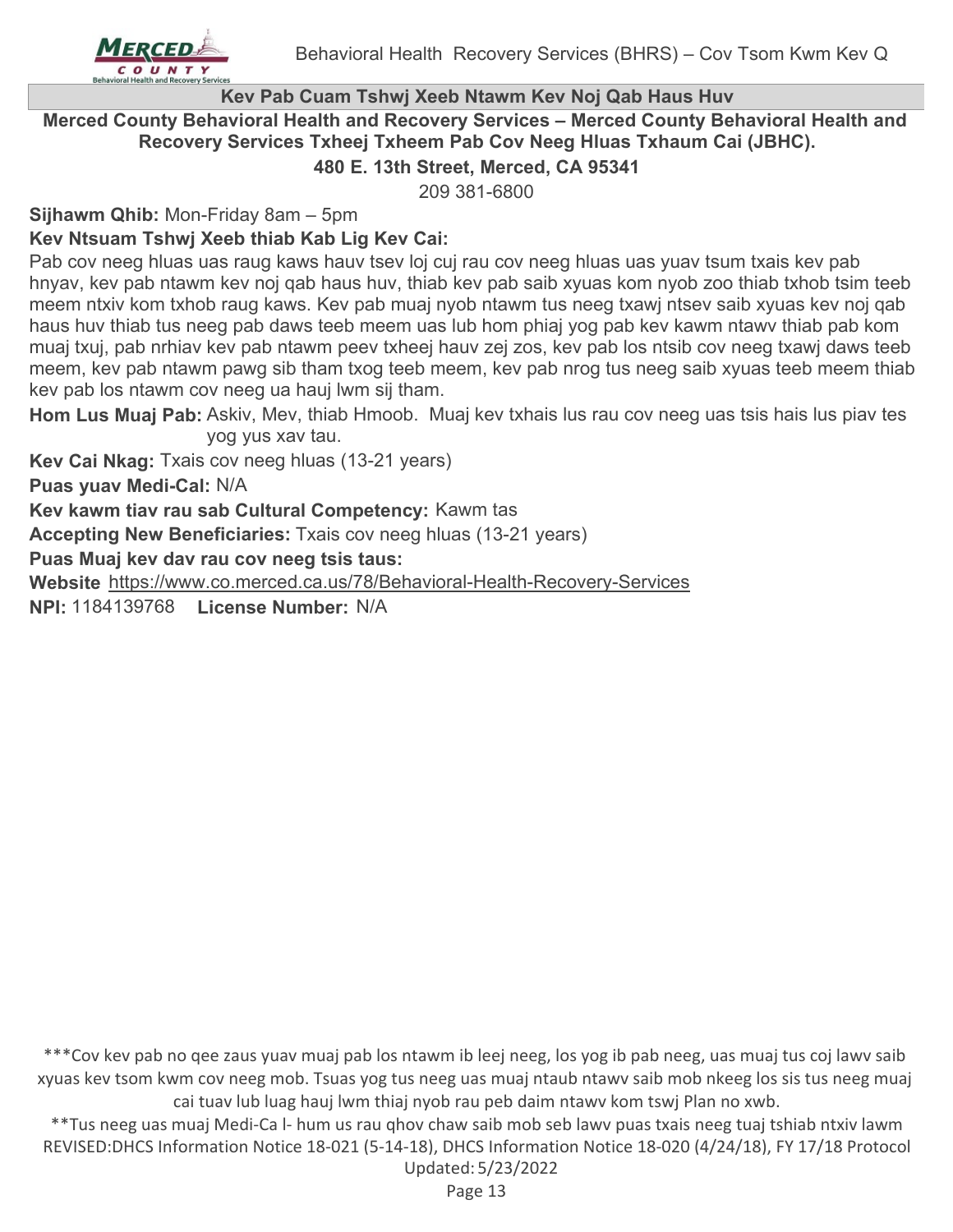

#### **Kev Pab Cuam Tshwj Xeeb Ntawm Kev Noj Qab Haus Huv Merced County Behavioral Health and Recovery Services – Tsoo Phab Ntsa 445 I St. Building A, Los Baños, CA 93635**

209 710-6044

**Sijhawm Qhib:** Mon-Friday 8AM-5PM

# **Kev Ntsuam Tshwj Xeeb thiab Kab Lig Kev Cai:**

Muaj kev pab rau cov neeg hluas thiab cov neeg laus uas muaj teeb meem txhaum cai thiab xav hloov ua neeg zoo. Kev pab muaj li cov hauv tsev tshuaj ntsuam mob, kev pab saib xyuas hauj lwm thiab tham txog teeb meem nrog cov neeg laus thiab cov neeg hluas uas muaj teeb meem ntawm kev noj qab haus huv thiab lossis teeb meem nrog kev siv yeeb tshuaj dej cawv. Tsoo Phab Ntsa yog txheej txheem ntawm sab hnub tuaj hauv Merced County thiab pab cov neeg nyob hauv zos ntawm sab hnub tuaj.

Hom Lus Muaj Pab: Askiv, Mev, thiab Hmoob. Muaj kev txhais lus rau cov neeg uas tsis hais lus piav tes yog yus xav tau.

**Kev Cai Nkag:** Serving adolescents and adults.

**Puas yuav Medi-Cal:** N/A

**Kev kawm tiav rau sab Cultural Competency:** Kawm tas

**Accepting New Beneficiaries:**

**Puas Muaj kev dav rau cov neeg tsis taus:** Pab tau

**Website** https://www.co.merced.ca.us/78/Behavioral-Health-Recovery-Services

**NPI:** 1306441050 **License Number:** N/A

\*\*\*Cov kev pab no qee zaus yuav muaj pab los ntawm ib leej neeg, los yog ib pab neeg, uas muaj tus coj lawv saib xyuas kev tsom kwm cov neeg mob. Tsuas yog tus neeg uas muaj ntaub ntawv saib mob nkeeg los sis tus neeg muaj cai tuav lub luag hauj lwm thiaj nyob rau peb daim ntawv kom tswj Plan no xwb.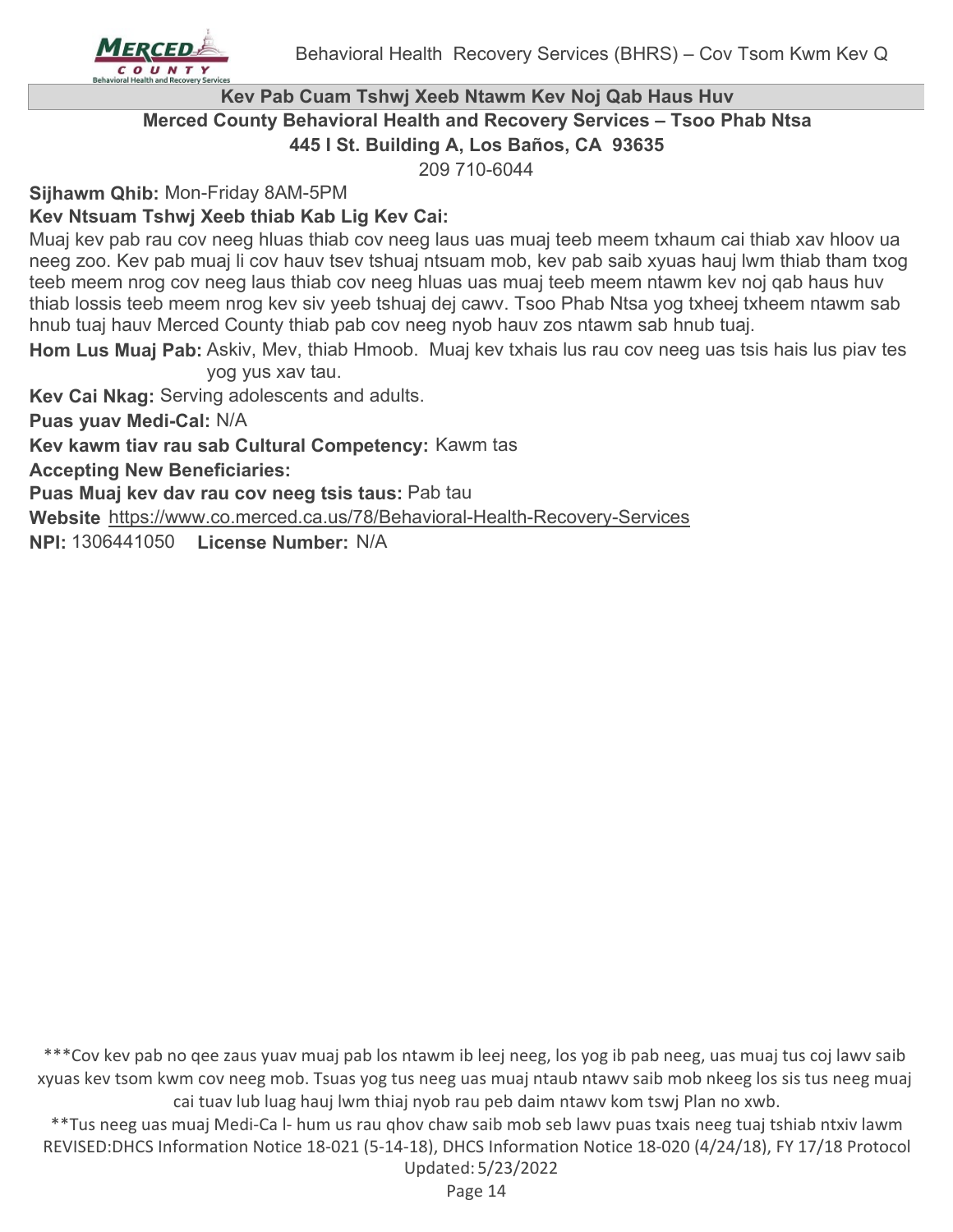

# **Kev Pab Cuam Tshwj Xeeb Ntawm Kev Noj Qab Haus Huv Tsev Pab Kho Cov Neeg Hluas Txhaum Cai 2840 West Sandy Mush Road, Merced CA 95343**

209 381-6800

**Sijhawm Qhib:** Mon-Saturday 8AM-7PM

# **Kev Ntsuam Tshwj Xeeb thiab Kab Lig Kev Cai:**

Cov neeg uas raug kaws hauv lub tsev loj cuj Iris Garrett Juvenile Justice Correctional Comples muaj feem txais kev pab ntawm neeg hauj lwm pab tham txog teeb meem, thiab neeg ua hauj lwm saib xyuas kev noj qab haus huv thaum cov neeg txhaum cai ntawd raug kaws, thiab xa mus rau txheej txheem pab cuam thaum lawv tawm ntawm tsev loj cuj. Kev pab muaj li, kev pab sib tham, kev pab sib tham ua pawg, kev pab soj ntsuam kev siv yeeb tshuaj dej cawv thiab kev kho mob nkeeg, kev pab saib xyuas hauj lwm daws teeb meem, kev pab hais plaub, thiab kev pab nrog zej zos cov peev txheej.

Muaj hom lus dab tsi: Askiv, Mev, thiab Hmoob. Muaj kev txhais lus rau cov neeg uas tsis hais lus piav tes yog yus xav tau.

Hom Lus Muaj Pab: Askiv, Mev, thiab Hmoob. Muaj kev txhais lus rau cov neeg uas tsis hais lus piav tes yog yus xav tau.

**Kev Cai Nkag:** Pab cov neeg hluas txhaum cai (13-25 xyoo).

**Puas yuav Medi-Cal:** N/A

**Kev kawm tiav rau sab Cultural Competency:** Kawm tas

**Accepting New Beneficiaries:** Pab cov neeg hluas txhaum cai (13-25 xyoo).

**Puas Muaj kev dav rau cov neeg tsis taus:**

**Website** https://www.co.merced.ca.us/78/Behavioral-Health-Recovery-Services

**NPI:** 1780705376 **License Number:** N/A

\*\*\*Cov kev pab no qee zaus yuav muaj pab los ntawm ib leej neeg, los yog ib pab neeg, uas muaj tus coj lawv saib xyuas kev tsom kwm cov neeg mob. Tsuas yog tus neeg uas muaj ntaub ntawv saib mob nkeeg los sis tus neeg muaj cai tuav lub luag hauj lwm thiaj nyob rau peb daim ntawv kom tswj Plan no xwb.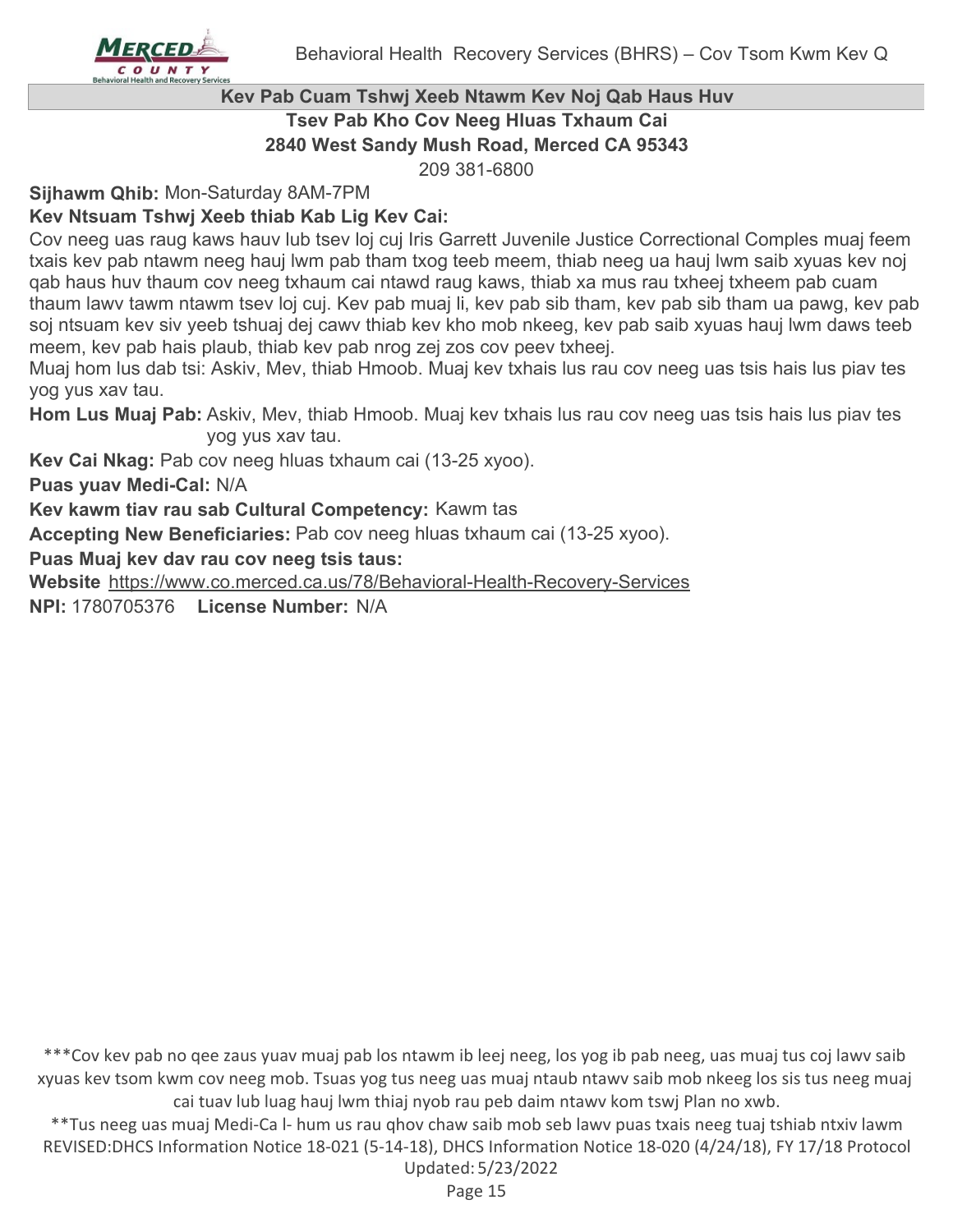

#### **Specialty Mental Health Services**

**Creative Alternatives**

#### **3195 M Street, Suite D, Merced, CA 95348**

(209) 723-6030

**Sijhawm Qhib:** Tues/Weds/Thurs: 8AM-5PM

#### **Kev Ntsuam Tshwj Xeeb thiab Kab Lig Kev Cai:**

Kev ntsuam xyuav, muab neeg nrog koj tham, saib xyuas thiab tuav koj cov ntaub ntawv, kev tawm tswvyim, thiab kev muab tshuaj

Hom Lus Muaj Pab: Lus Askiv, lus Mev, lus Hmoob, thiab lwm yam lus nrog rau ASL, muaj tos pab koj yog koj xav tau.

**Kev Cai Nkag:** Pab rau: tub ntxhais hluas, TAY (16-25 xyoos), neeg laus, thiab rau cov laus

**Puas yuav Medi-Cal:** Txais

**Kev kawm tiav rau sab Cultural Competency:** Tiav

**Accepting New Beneficiaries:** \*\*

**Puas Muaj kev dav rau cov neeg tsis taus:** Muaj

**Website** http://www.creative-alternatives.org/

**NPI:** 1720523459 **License Number:** N/A

**Specialty Mental Health Services**

# **Sierra Vista Child and Family Services**

**642 West Main St. Merced, CA 95340**

(209) 205-1058

**Sijhawm Qhib:** Mon-Fri: 8AM-5PM

#### **Kev Ntsuam Tshwj Xeeb thiab Kab Lig Kev Cai:**

Nrog tham ua ntej yuav nkag, ib leeg/ib tse neeg nrog peb ib tug neeg tham, tuav ntaub ntawv thiab tawm tswv yim

Hom Lus Muaj Pab: Lus Askiv, lus Mev, lus Hmoob, thiab lwm yam lus nrog rau ASL, muaj tos pab koj yog koj xav tau.

**Kev Cai Nkag:** N/A

**Puas yuav Medi-Cal:** Txais

**Kev kawm tiav rau sab Cultural Competency:** Tiav

**Accepting New Beneficiaries:** \*\*

**Puas Muaj kev dav rau cov neeg tsis taus:** Muaj

**Website** https://www.sierravistacares.org/

**NPI:** 1578744975 **License Number:** N/A

\*\*\*Cov kev pab no qee zaus yuav muaj pab los ntawm ib leej neeg, los yog ib pab neeg, uas muaj tus coj lawv saib xyuas kev tsom kwm cov neeg mob. Tsuas yog tus neeg uas muaj ntaub ntawv saib mob nkeeg los sis tus neeg muaj cai tuav lub luag hauj lwm thiaj nyob rau peb daim ntawv kom tswj Plan no xwb.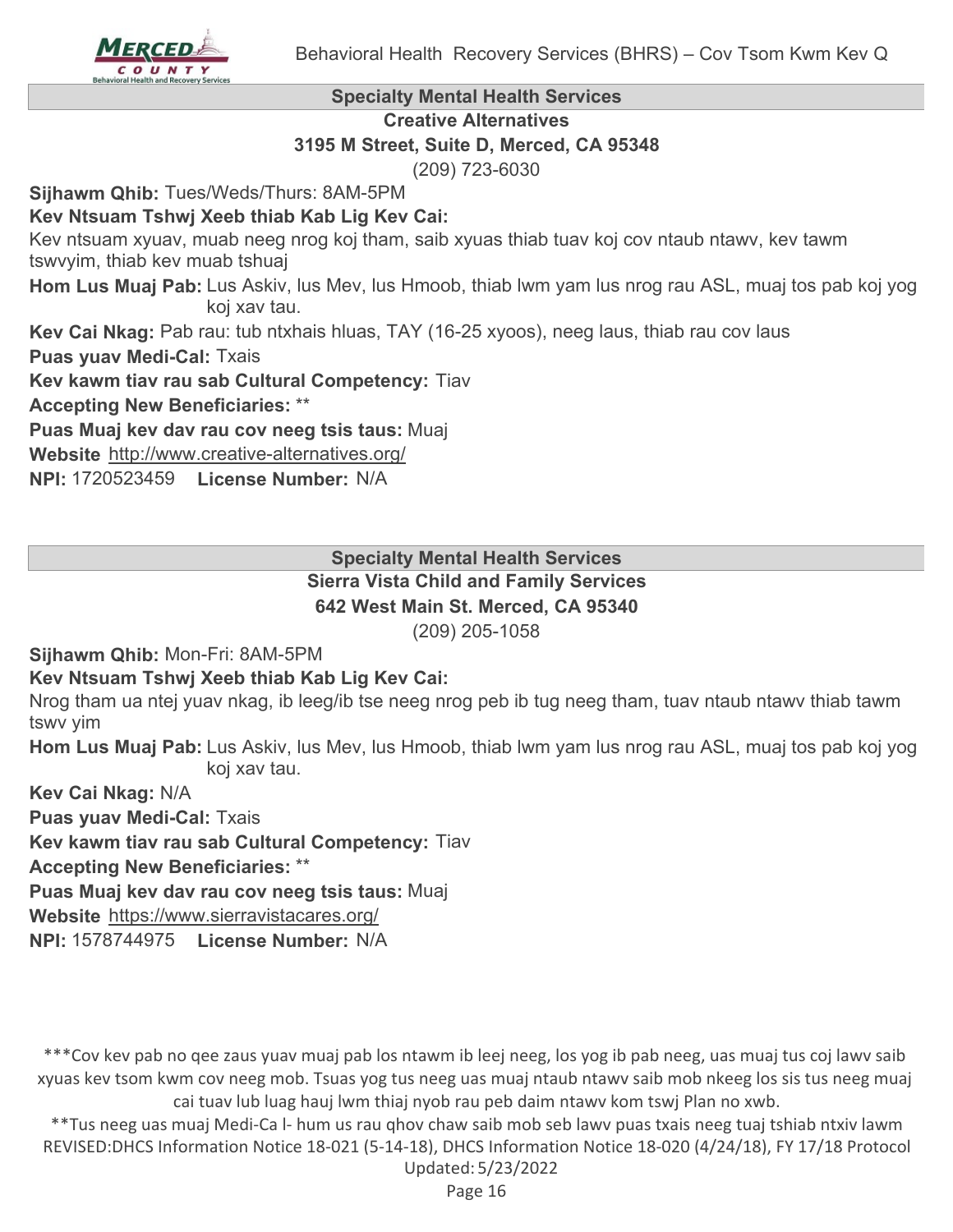

#### **Intensive Case Management Turning Point C.A.R.E. 3333 M Street, Merced, CA 95348** (209) 723-6559

**Sijhawm Qhib:** Mon-Fri: 8AM-5PM

# **Kev Ntsuam Tshwj Xeeb thiab Kab Lig Kev Cai:**

Saib xyuas thiab tuav koj cov ntaub ntawv yam zoo li zoo tau, kev muab tshuaj, kev phom sij, kev nrhiav vaj tse.

Hom Lus Muaj Pab: Lus Askiv, lus Mev, lus Hmoob, thiab lwm yam lus nrog rau ASL, muaj tos pab koj yog koj xav tau.

**Kev Cai Nkag:** Pab rau: 18+ and Older Adults

**Puas yuav Medi-Cal:** Txais

**Kev kawm tiav rau sab Cultural Competency:** Tiav

**Accepting New Beneficiaries:** \*\*

**Puas Muaj kev dav rau cov neeg tsis taus:** Muaj

**Website** https://www.tpcp.org/

**NPI:** 1619098274 **License Number:** N/A

**Therapeutic Behavior Services (TBS)**

#### **AspiraNet**

#### **3360 N Hwy 59 Suite G & K, Merced, CA 95348 & 285 Mercey Springs Road Suite E, Los Banos, CA 93635**

(209) 726-3090 (Merced Location & Los Banos Location)

**Sijhawm Qhib:** Mon-Fri: 8AM-5PM

# **Kev Ntsuam Tshwj Xeeb thiab Kab Lig Kev Cai:**

Saib xyuas thiab tuav koj cov ntaub ntawv yam zoo li zoo tau rau cov tub ntxhais hluas, kev saib txog tibneeg tug cwj pwm lossis Therapeutic Behavior Services, kev pab rau thaum nyob hauv tsev los yog hu ua In-Home Based Services (IHBS), kev pab rau cov neeg tsis taus los yog Intensive Care Coordination (ICC) thiab thaum muaj kev phom sij los yog Crisis Stabilization Program (CSP)

Hom Lus Muaj Pab: Lus Askiv, lus Mev, lus Hmoob, thiab lwm yam lus nrog rau ASL, muaj tos pab koj yog koj xav tau.

**Kev Cai Nkag:** Pab rau: 0-18 y/o

**Puas yuav Medi-Cal:** Txais

**Kev kawm tiav rau sab Cultural Competency:** Tiav

**Accepting New Beneficiaries:** Referral basis ONLY

**Puas Muaj kev dav rau cov neeg tsis taus:** Muaj

**Website** https://www.aspiranet.org/

**NPI:** 1689805756 **License Number:** N/A

\*\*\*Cov kev pab no qee zaus yuav muaj pab los ntawm ib leej neeg, los yog ib pab neeg, uas muaj tus coj lawv saib xyuas kev tsom kwm cov neeg mob. Tsuas yog tus neeg uas muaj ntaub ntawv saib mob nkeeg los sis tus neeg muaj cai tuav lub luag hauj lwm thiaj nyob rau peb daim ntawv kom tswj Plan no xwb.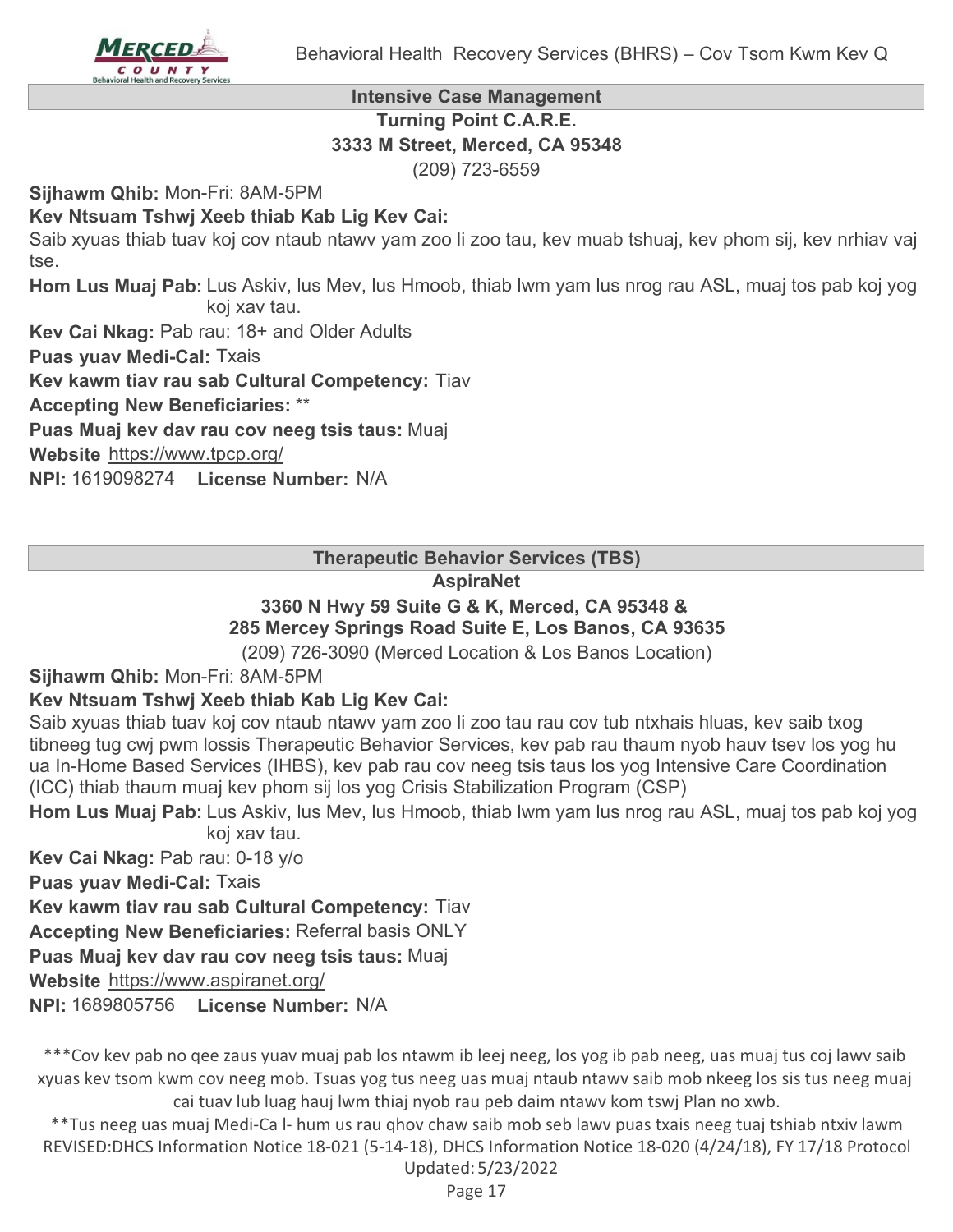

**Substance Use Disorder Services**

**The Center**

**301 East 13th Street, Merced, CA 95341**

(209) 381-6880

**Sijhawm Qhib:** Mon/Tues: 8AM-7PM, Weds-Fri: 8AM-5PM

#### **Kev Ntsuam Tshwj Xeeb thiab Kab Lig Kev Cai:**

Pab rau cov neeg siv yeeb tshuaj. Qhov chaw no pab rau cov neeg uas tawm hauv tsev kho mob los tu mob nkeeg rau tom vaj tom tsev thiab cov poj niam cev tsis tab seeb. Muaj kev ntsuam xyuav, muab neeg nrog koj tham, saib xyuas thiab tuav koj cov ntaub ntawv, kev tawm tswvyim, thiab kev muab tshuaj.

Hom Lus Muaj Pab: Lus Askiv, lus Mev, lus Hmoob, thiab lwm yam lus nrog rau ASL, muaj tos pab koj yog koj xav tau.

**Kev Cai Nkag:** Pab rau: cov neeg laus 18+

**Puas yuav Medi-Cal:** Txais

**Kev kawm tiav rau sab Cultural Competency:** Tiav

**Accepting New Beneficiaries:** \*\*

**Puas Muaj kev dav rau cov neeg tsis taus:** Muaj

**Website** https://www.co.merced.ca.us/465/The-Center-Adult-Treatment

**NPI:** 1073635405 **License Number:** N/A

**Substance Use Disorder Services**

**Recovery Assistance for Teens (R.A.F.T.) 1275 B St, Merced, CA 95341 &** 

**480 East 13th St, Merced, CA 95341**

(209) 381-6880

**Sijhawm Qhib:** Mon-Fri: 8AM-5PM

# **Kev Ntsuam Tshwj Xeeb thiab Kab Lig Kev Cai:**

Pab rau cov neeg uas siv yeeb tshuaj rau cov tub ntxhais hluas (Pab rau: 12-17 xyoo). Qhov chaw no pab rau cov neeg uas tsis nyob rau hauv tsev kho mob. Txais tos/soj ntsuam, kev kawm, ib leej neeg, ib tse neeg thiab ib pab neeg ua xav tau kev pab, kev muab tsuaj thiab kev kho, kev koom tes, kev tso neeg tawm los, kev tuav ntaub ntawv, kev xeev rov los ua neeg zoo.

Hom Lus Muaj Pab: Lus Askiv, lus Mev, lus Hmoob, thiab lwm yam lus nrog rau ASL, muaj tos pab koj yog koj xav tau.

**Kev Cai Nkag:** Pab rau: 12-17 xyoo

**Puas yuav Medi-Cal:** Txais

**Kev kawm tiav rau sab Cultural Competency:** Tiav

**Accepting New Beneficiaries:** \*\*

**Puas Muaj kev dav rau cov neeg tsis taus:** Muaj

**Website** https://www.co.merced.ca.us/463/Adolescent-Treatment

**NPI:** 1740303528 **License Number:** N/A

\*\*\*Cov kev pab no qee zaus yuav muaj pab los ntawm ib leej neeg, los yog ib pab neeg, uas muaj tus coj lawv saib xyuas kev tsom kwm cov neeg mob. Tsuas yog tus neeg uas muaj ntaub ntawv saib mob nkeeg los sis tus neeg muaj cai tuav lub luag hauj lwm thiaj nyob rau peb daim ntawv kom tswj Plan no xwb.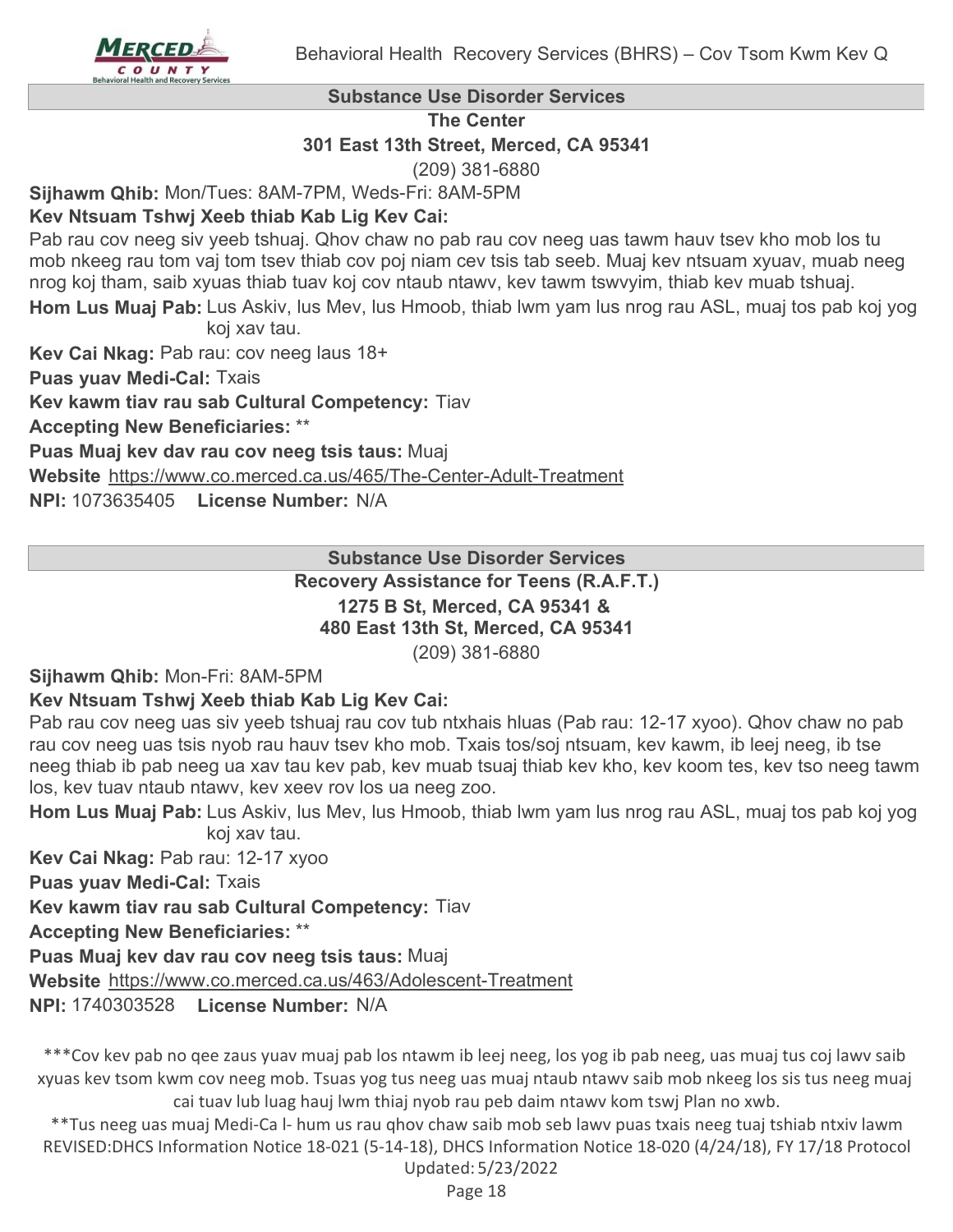

#### **Substance Use Disorder Services**

**Los Banos Clinic**

**40 West G Street, Suites A-E, Los Banos, CA 93635**

(209) 710-6100

**Sijhawm Qhib:** Mon-Fri: 8 a.m. – 5 p.m.

# **Kev Ntsuam Tshwj Xeeb thiab Kab Lig Kev Cai:**

Pab rau cov neeg uas siv yeeb tshuaj rau cov tub ntxhais hluas (Pab rau: 12-17 xyoo) thiab rau cov neeg laus 18+. Qhov chaw no pab rau cov neeg uas tawm hauv tsev kho mob los tu mob nkeeg rau tom vaj tom tsev. Txais tos/soj ntsuam, kev kawm, ib leej neeg, ib tse neeg thiab ib pab neeg ua xav tau kev pab, kev muab tsuaj thiab kev kho, kev koom tes, kev tso neeg tawm los, kev tuav ntaub ntawv, kev xeev rov los ua neeg zoo.

Hom Lus Muaj Pab: Lus Askiv, lus Mev, lus Hmoob, thiab lwm yam lus nrog rau ASL, muaj tos pab koj yog koj xav tau.

**Kev Cai Nkag:** Pab rau cov neeg uas siv yeeb tshuaj rau cov tub ntxhais hluas (Pab rau: 12-17 xyoo) thiab rau cov neeg laus 18+.

**Puas yuav Medi-Cal:** Txais

**Kev kawm tiav rau sab Cultural Competency:** Tiav

**Accepting New Beneficiaries:** \*\*

**Puas Muaj kev dav rau cov neeg tsis taus:** Muaj

**Website** https://www.co.merced.ca.us/78/Behavioral-Health-and-Recovery-Services

**NPI:** 1265738124 **License Number:** N/A

\*\*\*Cov kev pab no qee zaus yuav muaj pab los ntawm ib leej neeg, los yog ib pab neeg, uas muaj tus coj lawv saib xyuas kev tsom kwm cov neeg mob. Tsuas yog tus neeg uas muaj ntaub ntawv saib mob nkeeg los sis tus neeg muaj cai tuav lub luag hauj lwm thiaj nyob rau peb daim ntawv kom tswj Plan no xwb.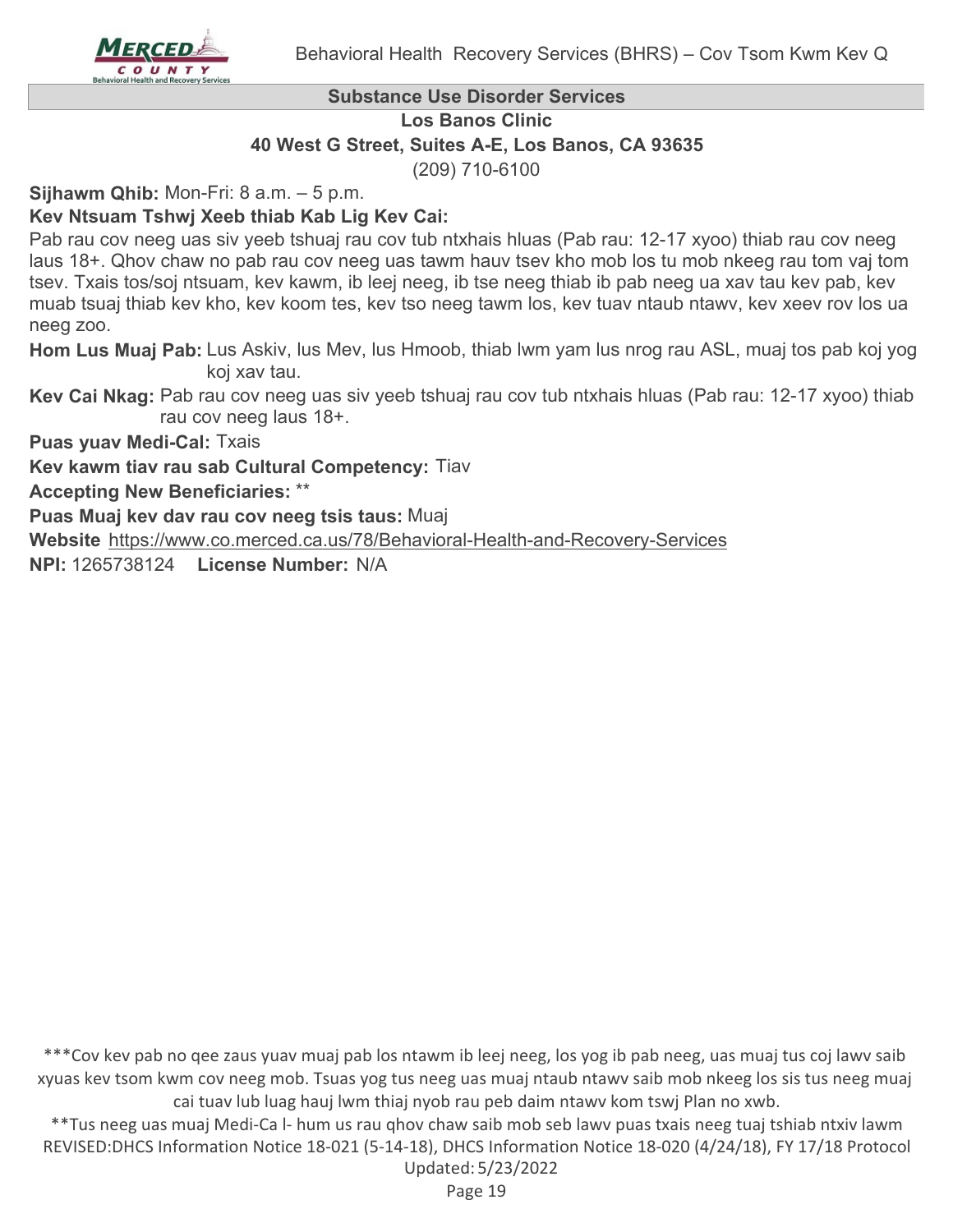

## **Substance Use Disorder Services Northside Counseling – Livingston Clinic 1471 B Street, Suites L-O, Livingston, CA 95334**

(209) 394-4032

**Sijhawm Qhib:** Tue-Wed: 8AM-5PM

# **Kev Ntsuam Tshwj Xeeb thiab Kab Lig Kev Cai:**

Pab rau cov neeg uas siv yeeb tshuaj rau cov tub ntxhais 12-17 xyoo thiab rau cov neeg laus 18+. Qhov chaw no pab rau cov neeg uas tsis nyob rau hauv tsev kho mob. Txais tos/soj ntsuam, kev kawm, ib leej neeg, ib tse neeg thiab ib pab neeg ua xav tau kev pab, kev muab tsuaj thiab kev kho, kev koom tes, kev tso neeg tawm los, kev tuav ntaub ntawv, kev xeev rov los ua neeg zoo.

Hom Lus Muaj Pab: Lus Askiv, lus Mev, lus Hmoob, thiab lwm yam lus nrog rau ASL, muaj tos pab koj yog koj xav tau.

**Kev Cai Nkag:** Pab rau cov neeg uas siv yeeb tshuaj rau cov tub ntxhais 12-17 xyoo thiab rau cov neeg laus 18+.

**Puas yuav Medi-Cal:** Txais

**Kev kawm tiav rau sab Cultural Competency:** Tiav

**Accepting New Beneficiaries:** \*\*

**Puas Muaj kev dav rau cov neeg tsis taus:** Muaj

**Website** https://www.co.merced.ca.us/78/Behavioral-Health-and-Recovery-Services

**NPI:** 1548638190 **License Number:** N/A

**Substance Use Disorder – Inpatient Residential Services (Adult-Women)**

#### **Tranquility Village**

**559 Mendocino Court, Atwater, CA 95301**

(209) 357-5200

**Sijhawm Qhib:** Mon-Fri: 8AM-5PM (Administrative Office)

#### **Kev Ntsuam Tshwj Xeeb thiab Kab Lig Kev Cai:**

Tranquility Village yog 3.1 ASAM Designated residential Substance Use Disorders pab program uas muaj qhib 24/7 rau cov pojniam thiab menyuam uas muaj hnoob nyoog txog 5 xyoos, thiab uas yog Drug Medi-Cal uas pab rau cov pojniam cev tsis tab seeb lossis cov pojniam uas yug menyuam tag. Ib tug pojniam muaj cai tuaj rau ntawm peb qhov chaw ua haujlwm lossis teem sijhawm nws tus kheej yam tsis yuav kws tsuaj xa tuaj. Yog muaj txaj txaus no ces peb txais yuav pab koj rau hnub ntawd.

Hom Lus Muaj Pab: Lus Askiv, lus Mev, lus Hmoob, thiab lwm yam lus nrog rau ASL, muaj tos pab koj yog koj xav tau.

**Kev Cai Nkag:** Priority admission is given to pregnant/postpartum women, and IV drug users

**Puas yuav Medi-Cal:** Txais

**Kev kawm tiav rau sab Cultural Competency:** Tiav

**Accepting New Beneficiaries:** \*\*

**Puas Muaj kev dav rau cov neeg tsis taus:** Muaj

**Website** http://www.csmainc.org/

**NPI:** 1578881595 **License Number:** 240001EN

\*\*\*Cov kev pab no qee zaus yuav muaj pab los ntawm ib leej neeg, los yog ib pab neeg, uas muaj tus coj lawv saib xyuas kev tsom kwm cov neeg mob. Tsuas yog tus neeg uas muaj ntaub ntawv saib mob nkeeg los sis tus neeg muaj cai tuav lub luag hauj lwm thiaj nyob rau peb daim ntawv kom tswj Plan no xwb.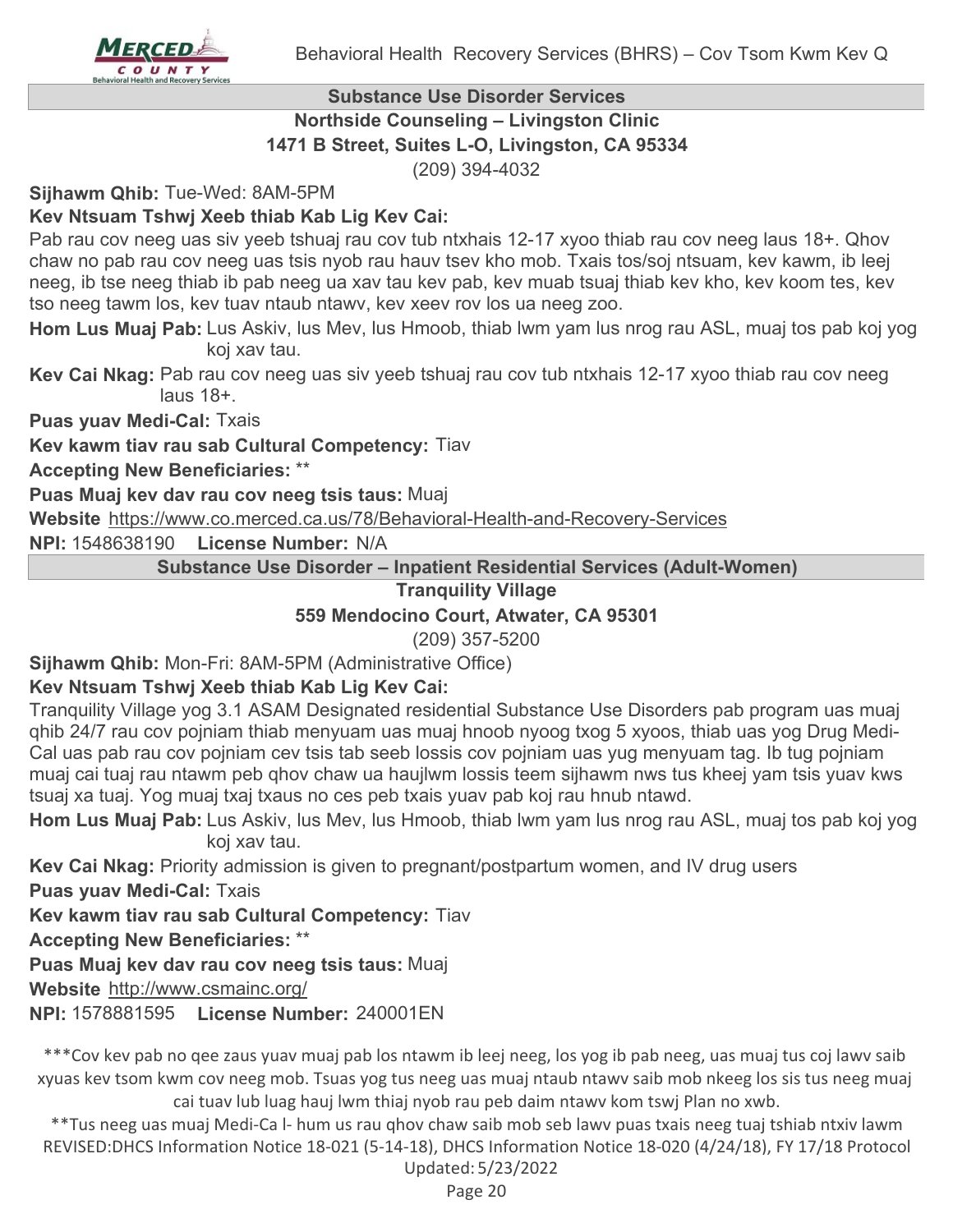

**Substance Use Disorder – Inpatient Residential Services (Adult- Men)**

**Hobie House**

**1301 Yosemite Pkwy, Merced, CA 95340**

(209) 722-6335

**Sijhawm Qhib:** Mon-Fri: 8AM-5PM (Administrative Office)

# **Kev Ntsuam Tshwj Xeeb thiab Kab Lig Kev Cai:**

Hobie House yog 3.1 ASAM Designated residential Substance Use Disorders pab program uas muaj qhib 24/7 rau cov txivneej uas muaj 18+.

Hom Lus Muaj Pab: Lus Askiv, lus Mev, lus Hmoob, thiab lwm yam lus nrog rau ASL, muaj tos pab koj yog koj xav tau

**Kev Cai Nkag:** Rau cov txivneej uas muaj 18+.

**Puas yuav Medi-Cal:** Txais

**Kev kawm tiav rau sab Cultural Competency:** Tiav

**Accepting New Beneficiaries:** \*\*

**Puas Muaj kev dav rau cov neeg tsis taus:** Muaj

**Website** http://www.csmainc.org/

**NPI:** 1861820029 **License Number:** 240001BN

**Substance Use Disorder – Narcotic Treatment Program**

# **Aegis Treatment Centers**

# **1343 West Main Street, Suite A-B, Merced, CA 95340**

(209) 725-1060

**Sijhawm Qhib:** Mon-Fri: 5AM - 1:30PM Sat-Sun: 6AM – 9AM Nubcaiv: 6AM - 9AM

# **Kev Ntsuam Tshwj Xeeb thiab Kab Lig Kev Cai:**

Narcotic Treatment Program lossis muaj pab rau kev caiv yeeb tshuaj, Methadone Detox and Maintenance, Individual and Group Counseling

Hom Lus Muaj Pab: Lus Askiv, lus Mev, lus Hmoob, thiab lwm yam lus nrog rau ASL, muaj tos pab koj yog koj xav tau

**Kev Cai Nkag:** Pab rau: 18+ thiab cov laus

**Puas yuav Medi-Cal:** Txais

**Kev kawm tiav rau sab Cultural Competency:** Tiav

**Accepting New Beneficiaries:** \*\*

**Puas Muaj kev dav rau cov neeg tsis taus:** Muaj

**Website** https://pinnacletreatment.com/location/california/merced/aegis-treatment-centers-merced/

**NPI:** 1104982495 **License Number:** N/A

\*\*\*Cov kev pab no qee zaus yuav muaj pab los ntawm ib leej neeg, los yog ib pab neeg, uas muaj tus coj lawv saib xyuas kev tsom kwm cov neeg mob. Tsuas yog tus neeg uas muaj ntaub ntawv saib mob nkeeg los sis tus neeg muaj cai tuav lub luag hauj lwm thiaj nyob rau peb daim ntawv kom tswj Plan no xwb.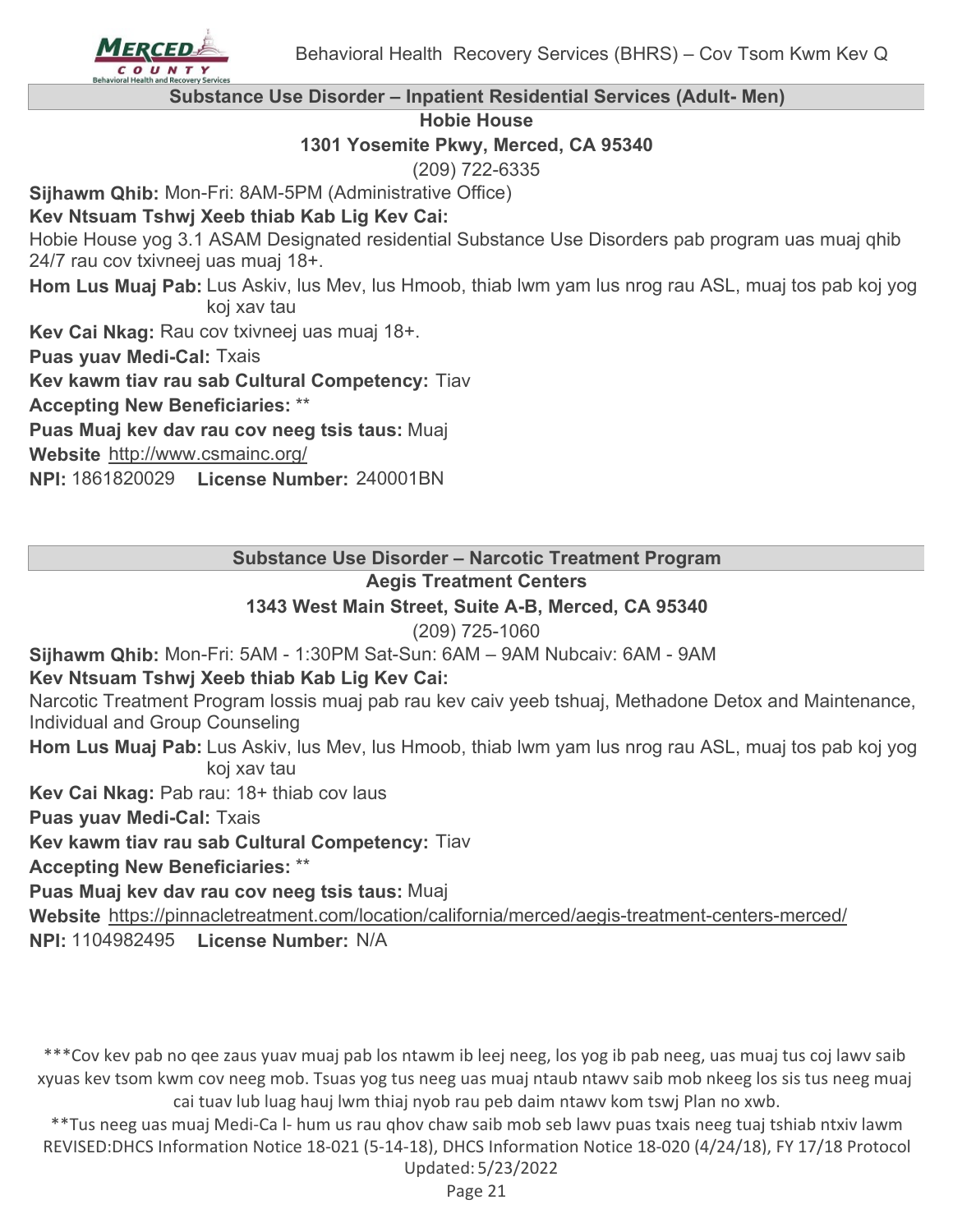

#### **SUD- Pregnant and Parenting Women Treatment Services BHRS The Center: Perinatal Outpatient**

**301 East 13th Street Merced, CA 95341**

(209) 381-6850

**Sijhawm Qhib:** Mon/Tues: 8AM-7PM; Wed-Fri: 8AM-5PM

# **Kev Ntsuam Tshwj Xeeb thiab Kab Lig Kev Cai:**

Muaj kev pab rau kev siv yeeb tshuaj rau cov laus uas muaj 18+. Qhov chaw no pab rau cov neeg uas tsis nyob rau hauv tsev kho mob. Txais tos/soj ntsuam, kev kawm, ib leej neeg, ib tse neeg thiab ib pab neeg ua xav tau kev pab, kev muab tsuaj thiab kev kho, kev koom tes, kev tso neeg tawm los, kev tuav ntaub ntawv, kev xeev rov los ua neeg zoo.

Hom Lus Muaj Pab: Lus Askiv, lus Mev, lus Hmoob, thiab lwm yam lus nrog rau ASL, muaj tos pab koj yog koj xav tau

**Kev Cai Nkag:** Muaj kev pab rau kev siv yeeb tshuaj rau cov laus uas muaj 18+.

**Puas yuav Medi-Cal:** Tiav

**Kev kawm tiav rau sab Cultural Competency:** Muaj

**Accepting New Beneficiaries:** Txais

**Puas Muaj kev dav rau cov neeg tsis taus:** Txais

**Website** https://www.co.merced.ca.us/469/Perinatal-Recovery-Program

**NPI:** N/A **License Number:** N/A

\*\*\*Cov kev pab no qee zaus yuav muaj pab los ntawm ib leej neeg, los yog ib pab neeg, uas muaj tus coj lawv saib xyuas kev tsom kwm cov neeg mob. Tsuas yog tus neeg uas muaj ntaub ntawv saib mob nkeeg los sis tus neeg muaj cai tuav lub luag hauj lwm thiaj nyob rau peb daim ntawv kom tswj Plan no xwb.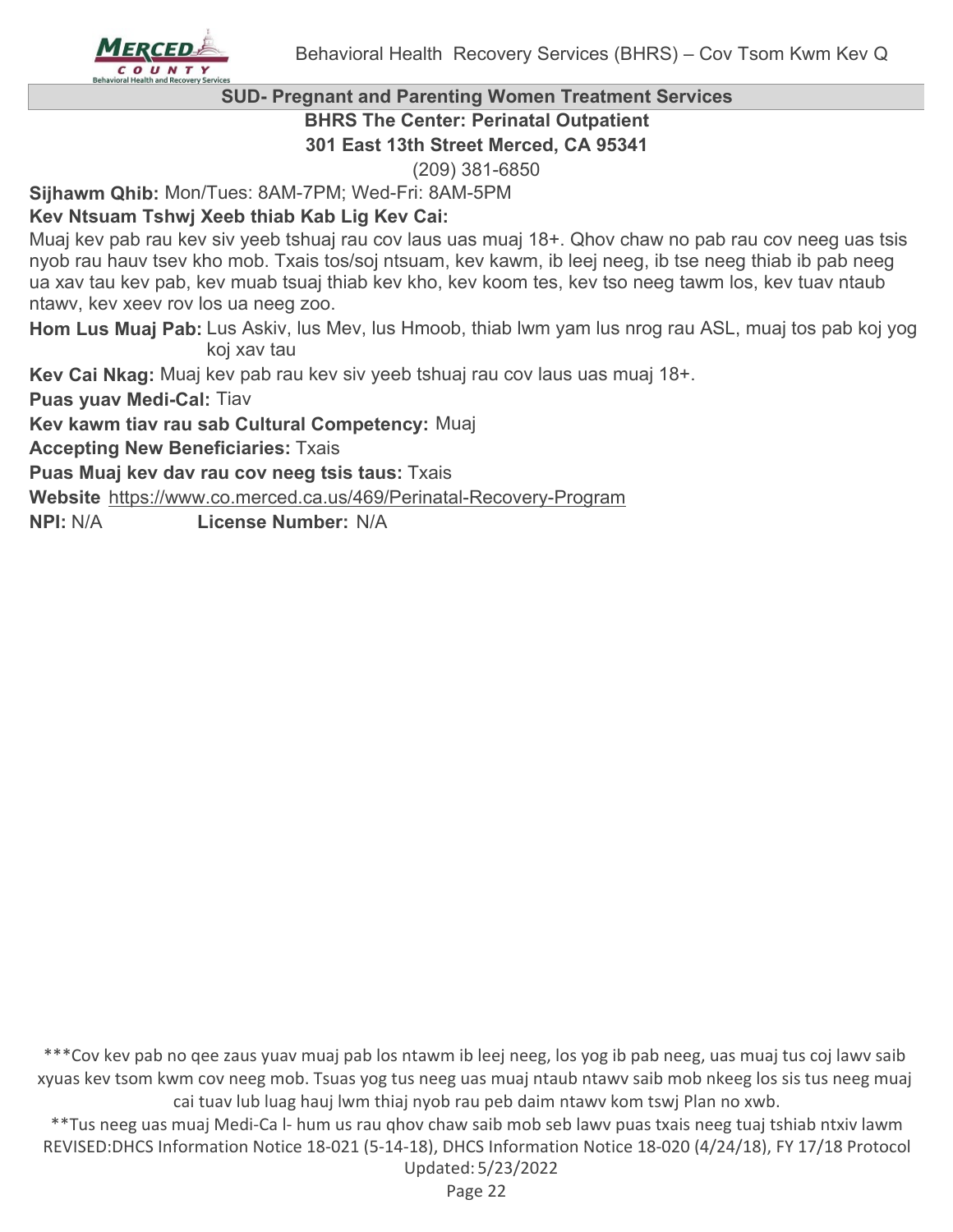# **SUD- Pregnant and Parenting Women Treatment Services Tranquility Village – Perinatal Residential**

**559 Mendocino Court, Atwater, CA 95301**

(209) 357-5200

**Sijhawm Qhib:** Monday-Friday: 8AM-5PM (Administrative Office)

# **Kev Ntsuam Tshwj Xeeb thiab Kab Lig Kev Cai:**

Tranquility Village yog 3.1 ASAM Designated residential Substance Use Disorders pab program uas muaj qhib 24/7 rau cov pojniam thiab menyuam uas muaj hnoob nyoog txog 5 xyoos, thiab uas yog Drug Medi-Cal uas pab rau cov pojniam cev tsis tab seeb lossis cov pojniam uas yug menyuam tag. Ib tug pojniam muaj cai tuaj rau ntawm peb qhov chaw ua haujlwm lossis teem sijhawm nws tus kheej yam tsis yuav kws tsuaj xa tuaj. Yog muaj txaj txaus no ces peb txais yuav pab koj rau hnub ntawd. \* Yuav muaj kev pab rau cov pojniam uas cev tsis tab seeb lossis rau cov uas nyuam qhuav los so thiab rau cov neeg siv yeeb tshuaj los ntawm koob.

Hom Lus Muaj Pab: Lus Askiv, lus Mev, lus Hmoob, thiab lwm yam lus nrog rau ASL, muaj tos pab koj yog koj xav tau

**Kev Cai Nkag:** Yuav muaj kev pab rau cov pojniam uas cev tsis tab seeb lossis rau cov uas nyuam qhuav los so thiab rau cov neeg siv yeeb tshuaj los ntawm koob.

**Puas yuav Medi-Cal:** Tiav

**Kev kawm tiav rau sab Cultural Competency:** Muaj

**Accepting New Beneficiaries:** \*\*

**Puas Muaj kev dav rau cov neeg tsis taus:** Txais

**Website** http://www.csmainc.org/

**NPI:** 1578881595 **License Number:** 240001EN

\*\*\*Cov kev pab no qee zaus yuav muaj pab los ntawm ib leej neeg, los yog ib pab neeg, uas muaj tus coj lawv saib xyuas kev tsom kwm cov neeg mob. Tsuas yog tus neeg uas muaj ntaub ntawv saib mob nkeeg los sis tus neeg muaj cai tuav lub luag hauj lwm thiaj nyob rau peb daim ntawv kom tswj Plan no xwb.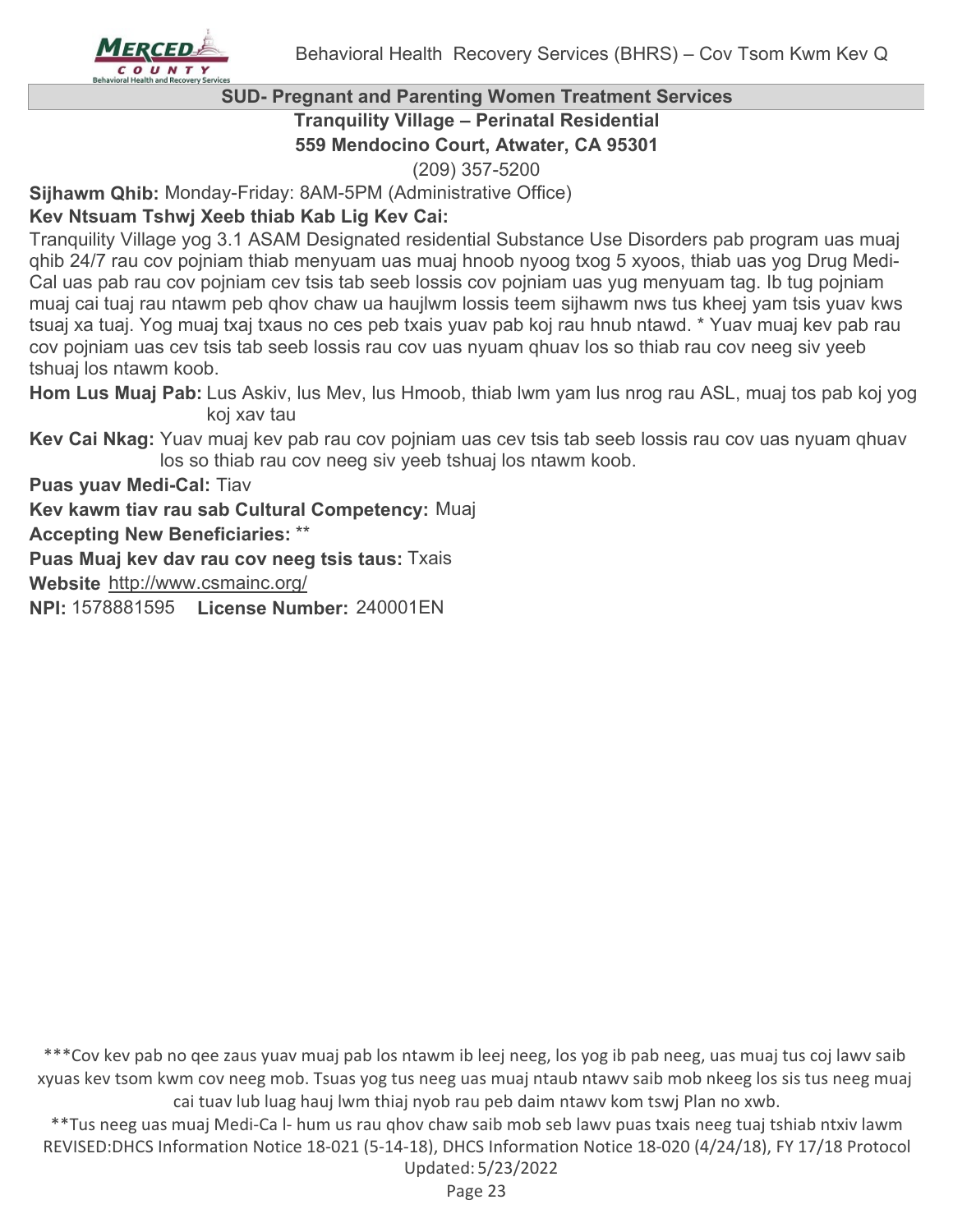

**Cultural Specific Services**

**Merced Lao Family Community, Inc.-South East Asian Community Advocacy Program (SEACAP) 1748 Miles Court, Suite B, Merced, CA 95348**

(209) 384-7384

**Sijhawm Qhib:** Mon-Fri: 8AM – 5PM

**Kev Ntsuam Tshwj Xeeb thiab Kab Lig Kev Cai:**

Behavioral Health Services, ib leej neeg lossis ib tse neeg, Tub ntxhais hluas hmoob ib pawg neeg twg.

Hom Lus Muaj Pab: Lus Askiv, lus Hmoob, lus Co, thiab lus Nplog

**Kev Cai Nkag:** Cov tub ntxhais hluas, TAY (16-25 xyoos), cov laus, cov neeg laus

**Puas yuav Medi-Cal:** Txais

**Kev kawm tiav rau sab Cultural Competency:** Tiav

**Accepting New Beneficiaries:** \*\*

**Puas Muaj kev dav rau cov neeg tsis taus:** Muaj

**Website** http://www.laofamilymerced.org/

**NPI:** 1790987287 **License Number:** N/A

**Veteran Services**

#### **Merced County Veteran Services 3376 North Highway 59, Suite D, Merced, CA 95348**

(209) 385-7588

**Sijhawm Qhib:** Mon-Fri: 8AM – 5PM

# **Kev Ntsuam Tshwj Xeeb thiab Kab Lig Kev Cai:**

Veteran Benefit Services, MH Provider muaj rau cov qub tub rog uas tau txais kev pab los ntawm CalWorks benefits

Hom Lus Muaj Pab: Lus Askiv, lus Mev, lus Hmoob, thiab lwm yam lus nrog rau ASL, muaj tos pab koj yog koj xav tau

**Kev Cai Nkag:** N/A

**Puas yuav Medi-Cal:** N/A

**Kev kawm tiav rau sab Cultural Competency:** Tiav

**Accepting New Beneficiaries:** Yuav tau teem sijhawm

**Puas Muaj kev dav rau cov neeg tsis taus:** Muaj

**Website** https://www.co.merced.ca.us/460/Veterans

**NPI:** N/A **License Number:** N/A

\*\*\*Cov kev pab no qee zaus yuav muaj pab los ntawm ib leej neeg, los yog ib pab neeg, uas muaj tus coj lawv saib xyuas kev tsom kwm cov neeg mob. Tsuas yog tus neeg uas muaj ntaub ntawv saib mob nkeeg los sis tus neeg muaj cai tuav lub luag hauj lwm thiaj nyob rau peb daim ntawv kom tswj Plan no xwb.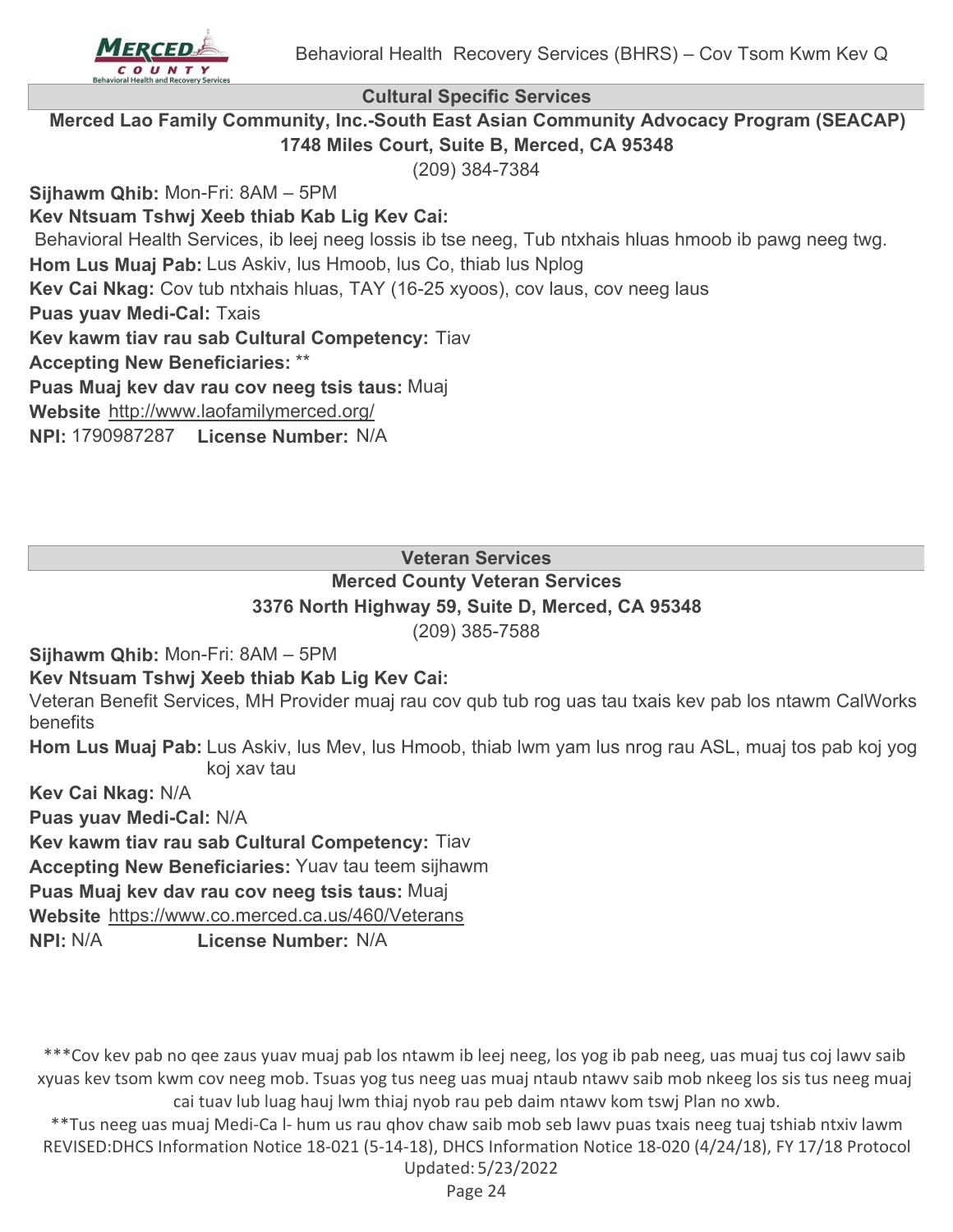

# **COV TSOM KWM KEV QHIA LUS FAJ SEEB:**

Koj mus nrhiav tau cov tsom kwm kev qhia uas nyob rau ib cheeb tsam muaj tag nrho nyob rau hauv Merced County qhov https://www.co.merced.ca.us/

\*\*Yog xav tau ib daim ntawv raws li cov kws tshuaj los sis cov tsom kwm no, no ces koj muaj cai nug tau kom lawv muab rau koj nyob rau tag nrho tej chaw ua haujlwm uas yog los ntawm BHRS.\*\*

#### **LANGUAGE ASSISTANCE**

ATTENTION: If you speak another language, language assistance services, free of charge, are available to you. Call 1-209-381-6800 (TTY:1-866-293-1818).

ATTENTION: Auxiliary aids and services, including but not limited to large print documents and alternative formats, are available to you free of charge upon request. Call 1-209-381-6800 (TTY:1-866-293- 1818).

# **Español (Spanish)**

ATENCIÓN: Si habla español, tiene a su disposición servicios gratuitos de asistencia lingüística. Llame al 1-209-381-6800 (TTY:1-866-293-1818).

#### **Tiếng Việt (Vietnamese)**

CHÚ Ý: Nếu bạn nói Tiếng Việt, có các dịch vụ hỗ trợ ngôn ngữ miễn phí dành cho bạn. Gọi số 1-209- 381-6800 (TTY:1-866-293-1818).

#### **Tagalog (Tagalog ̶ Filipino)**

PAUNAWA: Kung nagsasalita ka ng Tagalog, maaari kang gumamit ng mga serbisyo ng tulong sa wika nang walang bayad. Tumawag sa 1-209-381-6800 (TTY:1-866-293-1818).

#### **한국어 (Korean)**

주의: 한국어를 사용하시는 경우, 언어 지원 서비스를 무료로 이용하실 수 있습니다. 1-209-381-6800 (TTY:1-866-293-1818). 번으로 전화해 주십시오.

#### 繁體中文**(Chinese)**

注意:如果您使用繁體中文,您可以免費獲得語言援助服務。請致電 1-209-381-6800 (TTY:1-866-293- 1818).

#### **Հայերեն (Armenian)**

ՈՒՇԱԴՐՈՒԹՅՈՒՆ՝ Եթե խոսում եք հայերեն, ապա ձեզ անվճար կարող են տրամադրվել լեզվական աջակցության ծառայություններ: Զանգահարեք 1-209-381-6800 (TTY:1-866-293-1818).

#### **Pусский (Russian)**

\*\*\*Cov kev pab no qee zaus yuav muaj pab los ntawm ib leej neeg, los yog ib pab neeg, uas muaj tus coj lawv saib xyuas kev tsom kwm cov neeg mob. Tsuas yog tus neeg uas muaj ntaub ntawv saib mob nkeeg los sis tus neeg muaj cai tuav lub luag hauj lwm thiaj nyob rau peb daim ntawv kom tswj Plan no xwb.